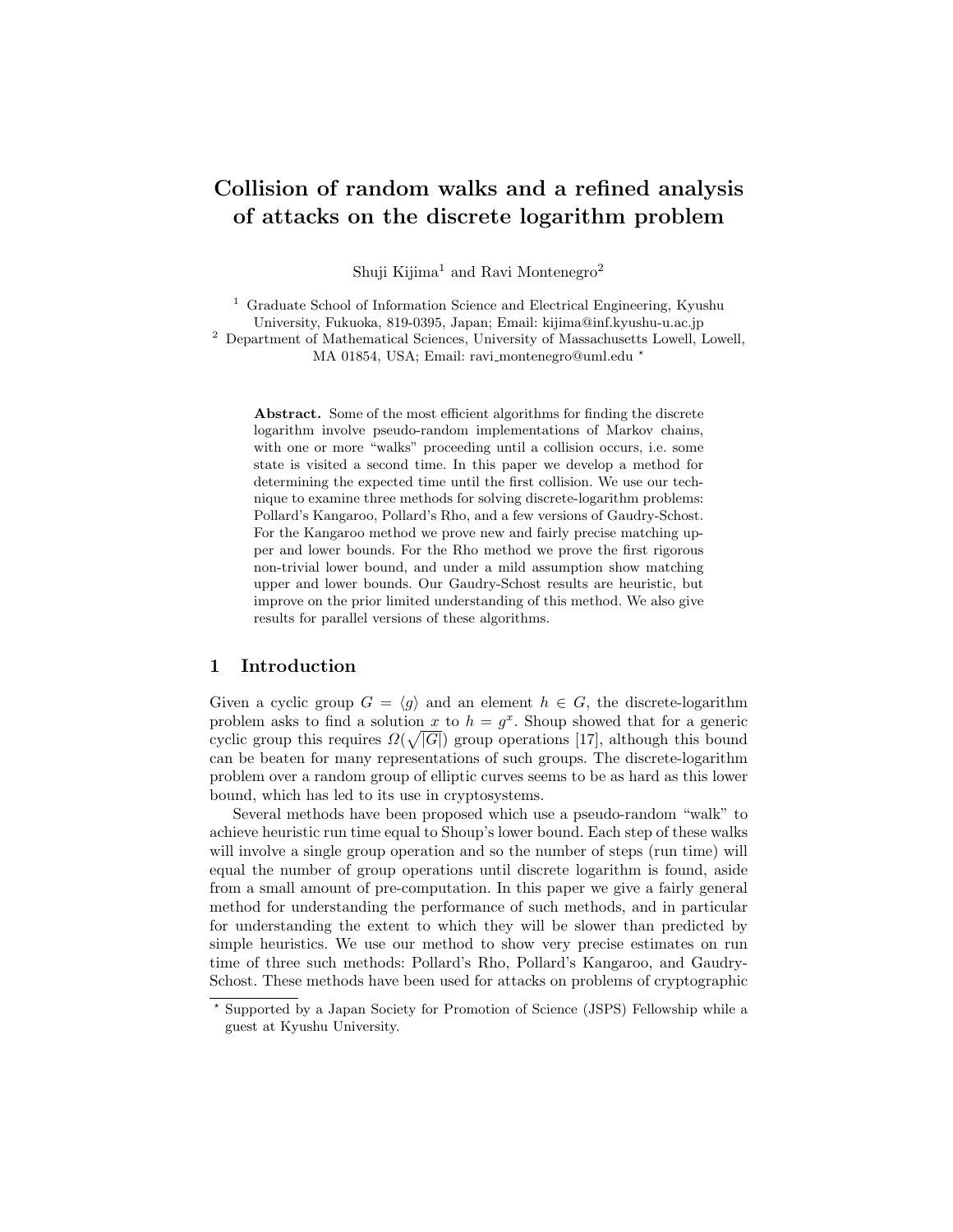significance. For instance, a parallelized Pollard's Rho method was used in an attack on Certicom's challenge problem ECC2K-130 [2], while an attack based on Gaudry-Schost was used to break a proposed EMVco protocol to replace the chip-and-pin system used in over 1.6 billion payments cards [3].

#### 1.1 Description of Algorithms

Before describing our results we review the algorithms being considered. Methods of detecting collisions, such as via distinguished points or Floyd's cycle finding method, will not be discussed.

For Pollard's Rho, partition G into 3 roughly equal sized pieces  $S_1$ ,  $S_2$ ,  $S_3$ , and define an iterating function

$$
F(X) = \begin{cases} Xg & \text{if } X \in S_1, \\ Xh & \text{if } X \in S_2, \\ X^2 & \text{if } X \in S_3. \end{cases}
$$

Let  $X_0 = h = g^x$  and repeatedly iterate with  $X_{i+1} = F(X_i)$ . Continue until the first time that some  $X_i = X_j$ , known as a "collision." If we keep track of the exponent  $X_i = g^{a_i+b_ix}$  then  $g^{a_i+b_ix} = g^{a_j+b_jx}$ . The discrete logarithm is then  $x \equiv (a_i - a_j)(b_j - b_i)^{-1} \mod |G|$ , except in the rare degenerate case when  $b_i \equiv b_j$  $\mod |G|$ . Teske suggests an "additive" version that is faster in practice. For a fixed integer r define r step types  $s_1, s_2, \ldots, s_r$  by choosing  $\alpha_k, \beta_k$  uniformly at random from  $\{0, 1, \ldots, |G| - 1\}$  and setting  $s_k = g^{\alpha_k} h^{\beta_k} = g^{\alpha_k + \beta_k x}$ . Then take r partitions  $S_1, S_2, \ldots, S_r$ , set  $F(X) = X s_k$  on  $S_k$ , and proceed as before. One way to parallelize is to start  $M$  processors at different randomly chosen states:  $g^{\alpha}h^{\beta} = g^{\alpha+\beta x}$  with  $\alpha, \beta \in [0, |G|-1]$ . These may be re-randomized every time a distinguished point is encountered (see Gaudry-Schost below and [19]).

Pollard's Kangaroo method applies when it is known that  $x \in [a, a + N)$  for some  $a, N \leq |G|$ . Set  $X_0 = h = g^x$  and  $Y_0 = g^{a+\lfloor N/2 \rfloor}$ . Take  $d+1$  partitions  $S_0$ ,  $S_1, \ldots, S_d$ , set  $F(X) = X g^{2^k}$  on  $S_k$ , and repeatedly iterate both processes with  $X_{i+1} = X_i F(X_i)$  and  $Y_{i+1} = Y_i F(Y_i)$ . Once some  $X_i = Y_j$ , say at  $X_i = g^{x+\alpha}$ and  $Y_j = g^{a + \lfloor N/2 \rfloor + \beta}$ , then  $x \equiv a + \lfloor N/2 \rfloor + \beta - \alpha \mod |G|$ , and the discrete logarithm is found. The processes  $X_i$  and  $Y_j$  are known as the wild and tame kangaroos respectively.

In the Gaudry-Schost method the discrete logarithm  $x$  is known to lie in a hypercube  $[a, b]^n$  with volume  $N = (b - a + 1)^n$ . We discuss only the  $n = 1$ version here, although our technique applies in higher dimensions as well. Let A be a region centered at the unknown discrete logarithm  $x$ , let  $B$  be a duplicate of this region but centered at a predetermined value within the hypercube such as the centerpoint, and let D be a set of distinguished points covering roughly a  $\theta$ fraction of group elements. For a pre-specified integer  $r$  and average step size  $m$ choose r step types  $s_1, s_2, \ldots, s_r$  uniformly at random from  $[1, 2m)$ , and partition the space into r pieces  $S_1, S_2, ..., S_r$ . Use iterating function  $F(X) = X g^{s_i}$  if  $X \in S_i$ , except for the  $\theta$  fraction of the time that X is a distinguished point and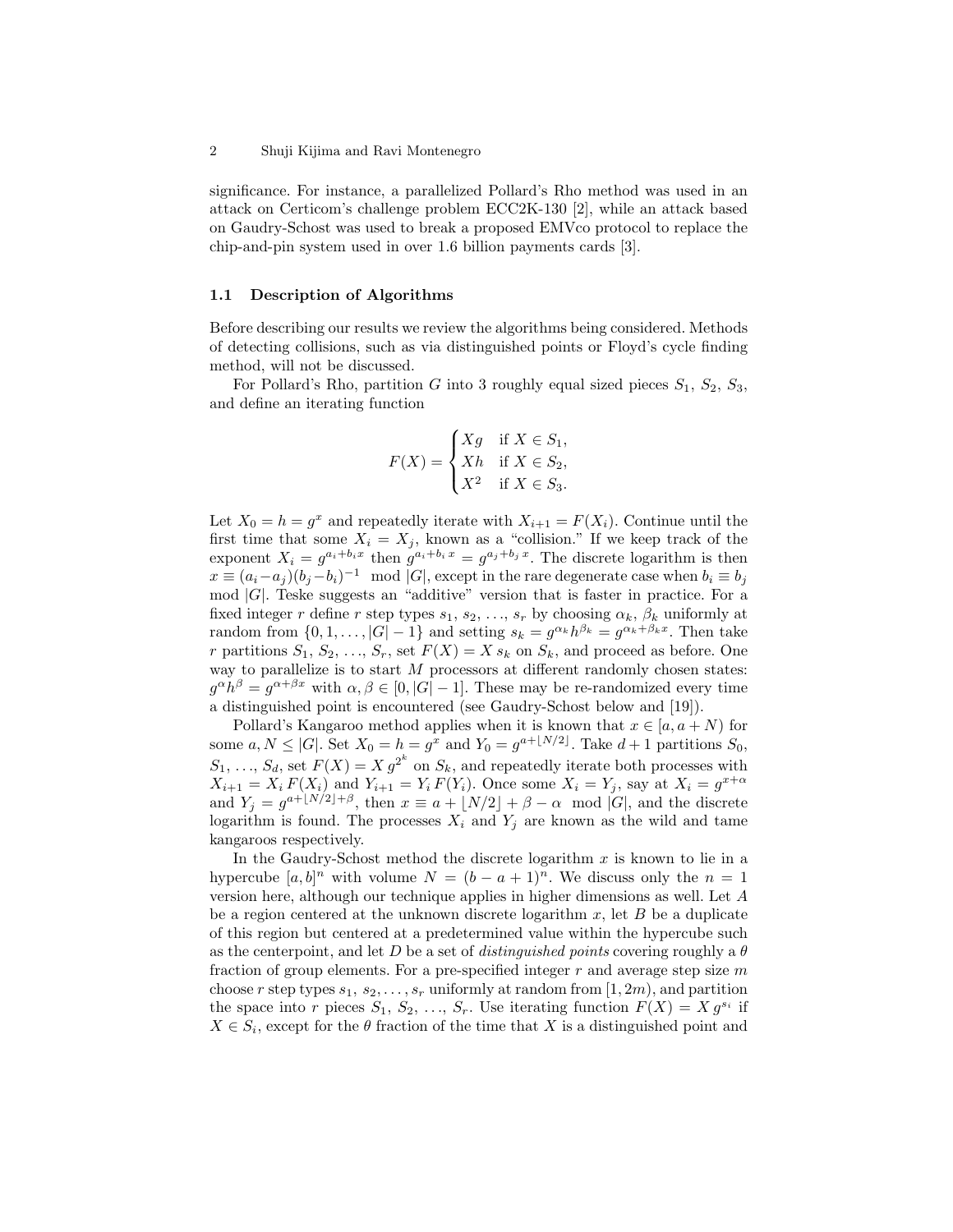F transitions to a point chosen uniformly at random in A or B. Proceed until some  $X_i = Y_j$ , say with  $X_i = g^{x+\alpha}$  and  $Y_j = g^{\beta}$ , at which point the discrete logarithm is  $x \equiv \beta - \alpha \mod |G|$ . This will usually be in  $A \cap B$ , but could be slightly outside this region. One way to parallelize is to start  $M/2$  processors at different randomly chosen states in  $A$ , and  $M/2$  in  $B$ .

### 1.2 Heuristic Run time

The attacks just described involve pseudo-random processes on G which proceed until a collision: either a single walk proceeds until it visits a state (group element) it has previously been to, or two walks proceed until each has visited a common state (group element). If we treat these as truly random processes then there are natural heuristic arguments for their run time.

Pollard's Rho resembles a random walk which proceeds until some state is visited twice. If each transition were a uniform random sample from  $G$  then the birthday paradox would suggest run time of  $\sqrt{\frac{\pi}{2}|G|} \approx 1.25\sqrt{|G|}$ . However, because the process only has 3 transition types, consecutive states are highly dependent and the true run time is about 30% slower. Teske's additive version is significantly slower when there are  $r = 3$  transition types, but is nearly as good as the birthday heuristic when r is large, e.g.  $r = 16$ . Several improvements have been made on this basic heuristic, see Section 2.1. The parallel version with M processors generates samples M times faster, and so is M times faster.

Pollard's Kangaroo resembles two random walks which proceed until they visit some common state. Let  $d \sim \log_2 \sqrt{N} + \log_2 (\log_2 \sqrt{N}) - 2$  be such that the average transition size is  $m = \frac{1}{d+1} \sum_{k=0}^{d} 2^k \approx \frac{1}{2}$ √ N. After a warmup of around  $\mathbb{E}T = \mathbb{E} \frac{|X_0 - Y_0|}{m} = \frac{N}{4m} = \frac{1}{2}$ √ N steps, the walk starting with smaller exponent of  $X_0 = g^x$  and  $Y_0 = g^{a+N/2}$  will have caught up to the initial location of the other walk. Each walk visits a  $1/m$  fraction of states, so at each subsequent step there is probability  $p \approx 1/m$  of a "collision," for expected runtime of about  $2(ET + m) \approx 2\sqrt{N}$ . However, because the process only has  $(d + 1)$  transition types there are dependencies and the probability of a collision varies significantly from step to step, with probability often 0.

The Gaudry-Schost method resembles two random walks, one in A and one in B, where each step produces a sample from  $A \cap B$  with probability roughly  $|A \cap B|$  $\frac{A||B||}{|A|}$ . A generalized birthday problem [14] suggests that each walk should take  $\frac{1}{2}\sqrt{\pi |A\cap B|}$  samples from  $A\cap B$  until collision, for an expected run time of  $2\frac{|A|}{|A\cap B|}$  $\frac{|A|}{|A \cap B|} \frac{1}{2} \sqrt{\pi |A \cap B|}$  transitions. But again, consecutive states are highly dependent unless a distinguished point was just visited. Once again, the parallel version generates samples M times faster.

The largest flaw in each heuristic is that consecutive states are highly dependent. One solution might be if Rho, for instance, used an iterating function  $F: G \to G$  that outputs a pseudo-random uniform sample from the entirety of G. However, computing random values of  $g^{\alpha}h^{\beta}$  is slow. Even if in an average of only two group operations sufficed, finding the discrete logarithm would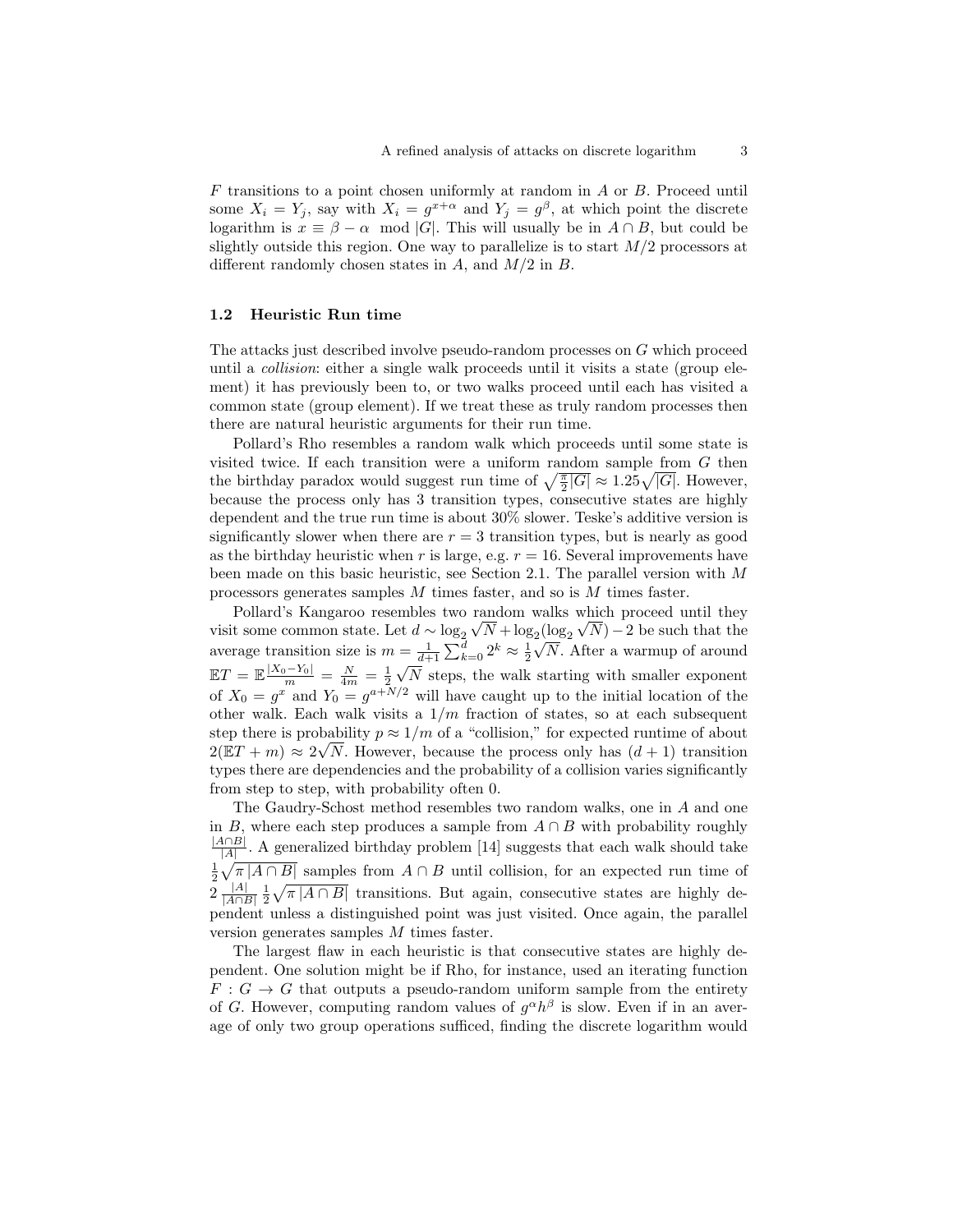take  $2 \times 1.25\sqrt{|G|}$  group operations, versus  $1.6\sqrt{|G|}$  for Pollard's Rho and under  $1.3\sqrt{|G|}$  for Teske's additive version. So the dependencies in these algorithms are an important component of their fast run time. An improved method for understanding the effects of dependencies could thus help to minimize their negative effects.

#### 1.3 New Results

Each algorithm considered here is entirely deterministic once the partition function (hash) has been chosen. Indeed, the deterministic nature is necessary for efficient detection of collisions. However, the hash is usually chosen to "look" random, and so all attempts to explain these algorithms have treated the iterative process as if it were entirely random until the first collision. Our results will make this assumption as well, even those we describe as "rigorous." Since our concern is with when that collision occurs, not what happens after it, we also treat these as fully random walks, even after collision. As such we will use the language of random walks, so that "state" refers to a group element and "run time" refers to the number of iterations taken. After some precomputation each iteration requires exactly one group operation, and so run time will be equivalent to counting group operations, except when a distinguished point is hit in Gaudry-Schost.

The heuristic arguments just described neglect dependencies between consecutive states. One way of avoiding this problem is to only consider a subset of states all of which are  $\tau$  steps apart, where  $\tau$  denotes the number of steps required to lose this dependency, so that  $X_i$  is nearly independent of  $X_i$  when  $|j - i| \geq \tau$ . However, this would give results which are very weak since a large fraction of possible collisions are being ignored.

A different approach is to try to measure the extent of the dependency. Consider how many times two independent random walks can be expected to collide (visit common states) if they start at the same state and proceed  $\tau$  steps until they have lost their initial dependency. We find that this quantity alone is sufficient to explain the extent to which Pollard's Kangaroo and Pollard's Rho fail to match heuristic bounds. It also explains the vast majority of the slow down for Gaudry-Schost, although boundary effects along  $\partial(A \cap B)$  also come into play. The precise quantity we consider is the following:

# **Definition 1.** The collision number  $\mathcal{C}_{\tau}$  is the expected number of collisions when two independent copies of a random walk start at the same state, chosen uniformly at random, and proceed for  $\tau$  steps.

Consider the Kangaroo method. This is generally thought to be well un-Consider the Kangaroo method. This is generally thought to be well understood, in the sense that the heuristic of  $2\sqrt{N}$  matches asymptotic behavior. However, even on groups as large as  $|G| = 10^{12}$  the Kangaroo method runs about 3% slower than predicted by heuristic. We use the collision number to prove a bound which more-or-less eliminates this error (see Figure 1).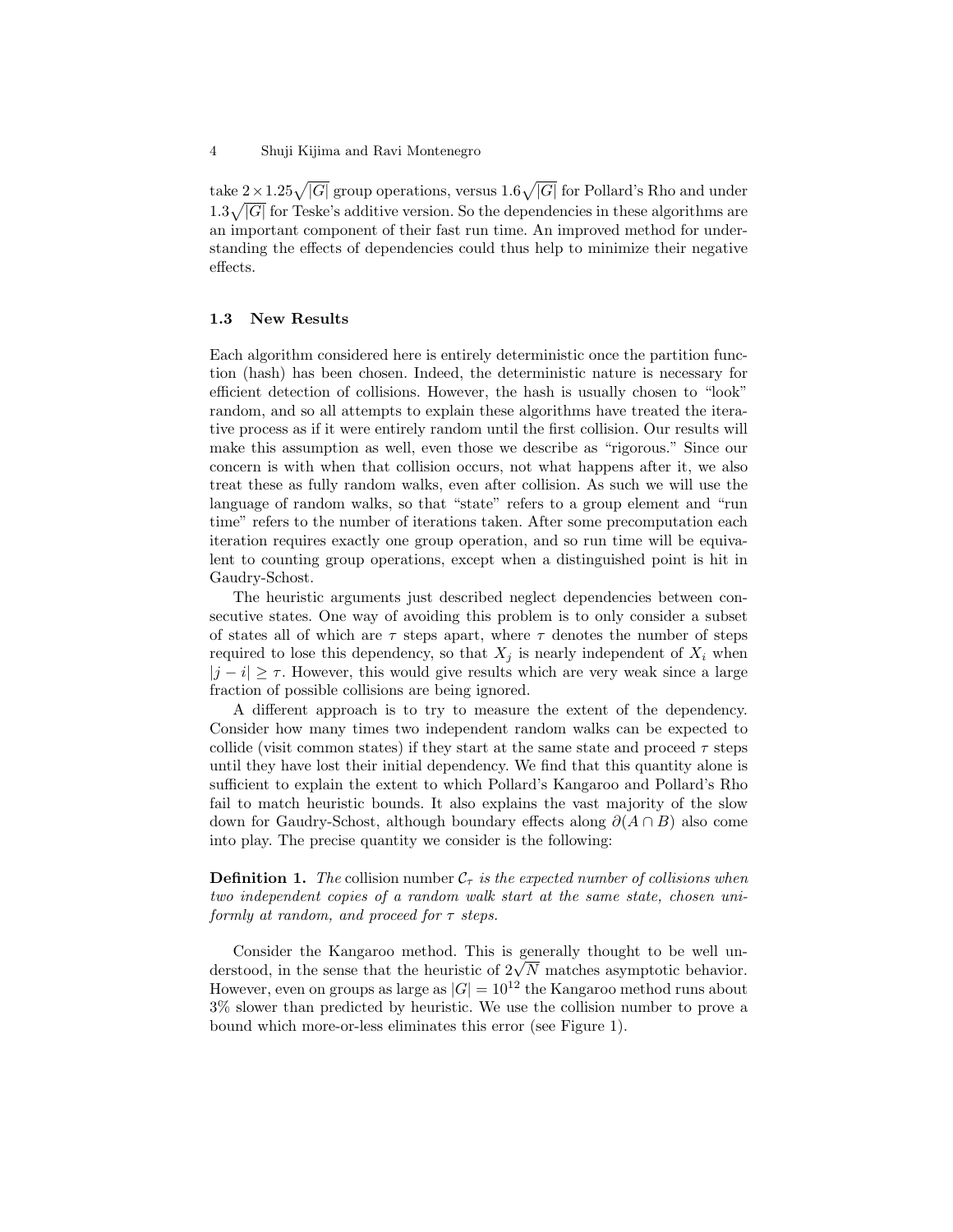Theorem 2 (Pollard's Kangaroo). Given a cyclic group G, the Kangaroo method with power-of-two jumps for computing the discrete logarithm in an interval of size  $N = o(|G|)$  has expected run time

$$
2 \mathbb{E} \min\{k : \exists i, j \leq k, X_i = Y_j\} = \left(2 + \frac{2}{\log_2 N} + \frac{14}{(\log_2 N)^2} + O((\log N)^{-3})\right) \sqrt{N}.
$$

This extends to transitions other than powers of two if  $2 + \frac{2}{\log_2 N} + \cdots$  is replaced by  $1 + C_{\tau}$ .

For Pollard's Rho method we show the first rigorous non-trivial lower bound on runtime.

**Theorem 3 (Pollard's Rho).** Given a cyclic group  $G$  of prime order  $N$ , the Rho method with r step types has expected run time of

$$
\mathbb{E}\min\{i : \exists j \le i - \tau\}, X_i = X_j\} \ge (1 + O(1/N))\sqrt{\frac{\pi}{2} \frac{N}{1 - 1/r}}
$$

where  $\tau = O(\log^2 N)$  for Pollard's process and  $\tau = O(N^{2/(r-1)})$  for Teske's.

This neglects the  $o(1)$  fraction of potential collisions  $X_i = X_j$  with  $i - j < \tau$ , except for Teske's process with  $r \leq 5$ .

Under a fairly mild assumption we can determine the precise run time.

Heuristic 4 (Pollard's Rho) Given a cyclic group G of prime order N, Pollard's Rho method has expected run time of

$$
\mathbb{E}\min\{i:\,\exists j < i,\, X_i = X_j\} = (1.62555 + O(1/N))\sqrt{N}\,.
$$

Teske's additive version with  $r \geq 6$  step types has

$$
\mathbb{E}\min\{i:\,\exists j\leq i,\,X_i=X_j\}=(1+O(1/N))\sqrt{\frac{\pi}{2}\frac{N}{1-(1/r+1/r^2+2/r^3+O(1/r^4))}}.
$$

Parallel versions with M threads will take 1/M times as long.

Simulation data matches this to 4 decimals points , so the heuristic is almost certainly correct.

The final process we consider is the Gaudry-Schost method. This has boundary effects which complicate any attempt at a rigorous proof, and there are too many variants to analyze them all here. In order to present the ideas without complicating things excessively we have chosen to analyze one of the simpler cases [6].

Heuristic 5 (Gaudry-Schost) Galbraith and Ruprai's Gaudry-Schost method for computing the discrete logarithm on an interval of size N with r step types, distinguished point probability  $\theta$  at each state, and average step size  $m = c \theta N$ with c small (e.g.  $c = 0.01$ ), has expected run time

$$
2\mathbb{E}\min\{k : \exists i, j \le k, X_i = Y_j\}
$$
  
=  $(1 + O(1/N)) \frac{2}{3^{1/2}} \sqrt{\pi \frac{N}{1 - (1/r + 1/r^2 + 2/r^3 + O(1/r^4))}}$ .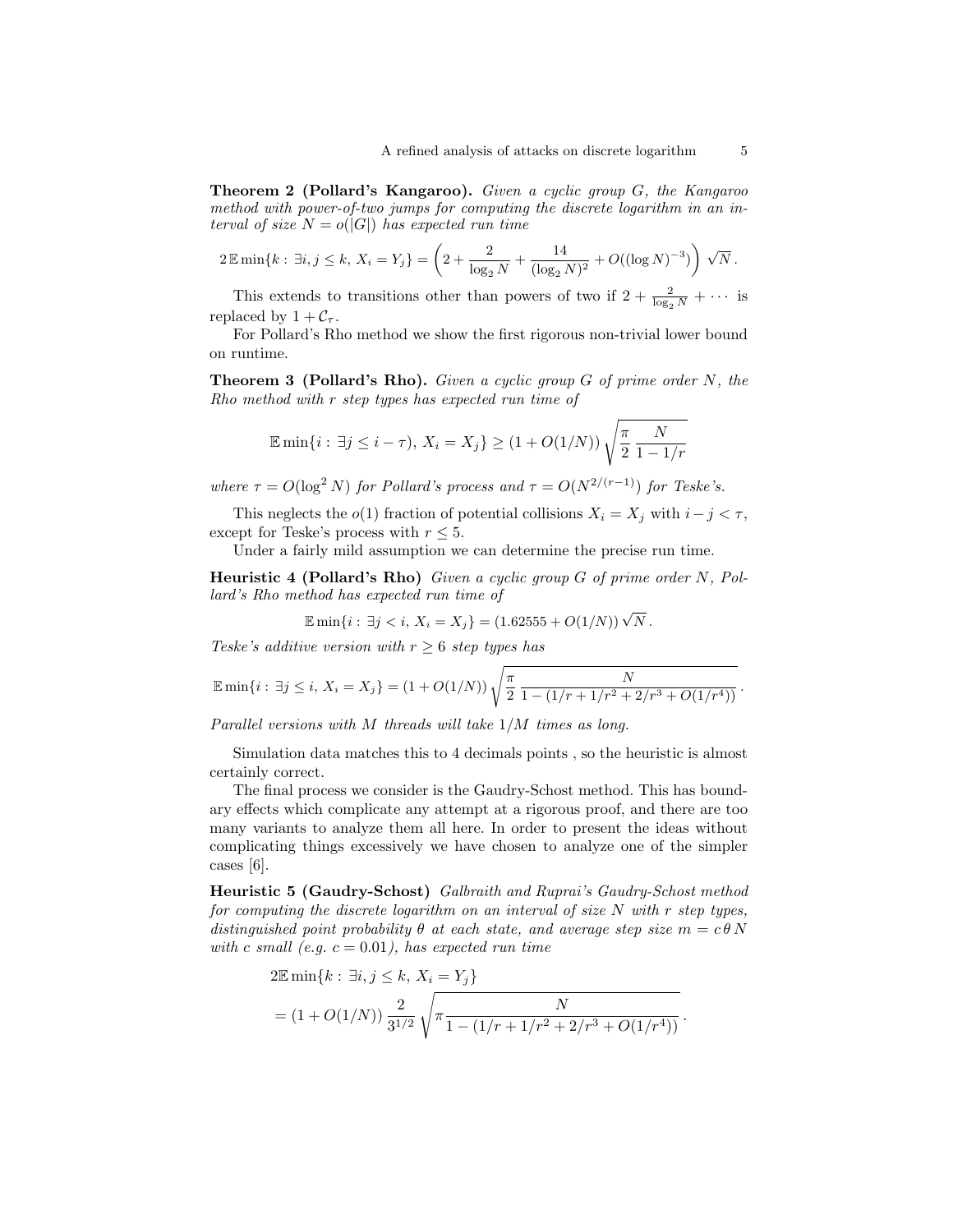Parallel versions with M threads will take 1/M times as long.

This indicates a slowdown by  $\sqrt{c_r} = 1/\sqrt{1-(1/r+1/r^2+2/r^3+O(1/r^4))}$ over previous heuristics based on the birthday problem. We test our method on a more complicated case of Gaudry-Schost, namely Galbraith, Pollard, and Ruprai's [5] improved 3 walk Gaudry-Schost method for discrete logarithm on an interval of width  $N$ . Our heuristic predicts the runtime within 0.3% of that found in simulations.

The paper proceeds as follows. In Section 2 we discuss past results on collision times and also give an overview of our new method for studying collision times. We apply this method to Pollard's Kangaroo in Section 3, to Pollard's Rho in Section 4, and to Gaudry-Schost in Section 5. Section 6 includes discussion on computation of  $C_{\tau}$ , while Section 7 consolidates our simulation data confirming the high degree of accuracy in our results.

## 2 Methods of studying collision time

The attacks considered in this paper depend on iterative processes which proceed until some group element has been visited twice, a "collision." In Section 1.2 we gave simple heuristics for understanding the time until the first collision. In Section 1.3 we justified treating the attacks as if they involved random walks. Under this assumption several improvements have been made on the basic heuristic arguments, and we discuss here both those improvements and our new approach to studying collision time.

We use some notation here that may be unfamiliar:  $f = o(g)$  if  $\lim_{x \to \infty} \frac{f(x)}{g(x)} =$ 0, while  $f = O(g)$  if  $\lim_{x\to\infty} \frac{f(x)}{g(x)} \leq C$  for some constant C, and  $f = O^*(g)$ indicates that logarithmic terms are being ignored, e.g. if  $f = O(x^3 \log x)$  then  $f = O^*(x^3)$ .

#### 2.1 Past work

Of the three methods we consider, Pollard's Rho has been studied most heavily. A heuristic based on the birthday problem suggests that it will take an average of  $\sqrt{\frac{\pi}{2}N} = 1.2533\sqrt{|G|}$  steps until a collision. However, experimental data finds the run time to be slower than this, and sometimes significantly so. Blackburn and Murphy [4] borrow an idea of Brent and Pollard to give an improved heuristic, that for a process with r step types the collision time will be  $\sqrt{\frac{\pi}{2}} \frac{N}{1-1/r}$ . Teske gives a heuristic suggesting that her additive version has run time  $O(\sqrt{N})$ when there are  $r \geq 5$  step types [18]. The first rigorous result for a Rho method is Miller and Venkatesan's proof of order  $O<sup>*</sup>(\sqrt{N})$  for Pollard's Rho [12]. Kim, Montenegro, Peres and Tetali [10] improve this to  $O(\sqrt{N}C_{\tau})$ , with Pollard's Montenegro, Peres and Tetan [10] improve this to  $O(\sqrt{N}C_{\tau})$ , with Pollard's Rho having expected collision time of  $\leq (52.5 + o(1))\sqrt{N}$ . Bailey et al. [1] extend Blackburn and Murphy's method to the case where steps do not all have equal probabilities. Bernstein and Lange [2] take a very different approach to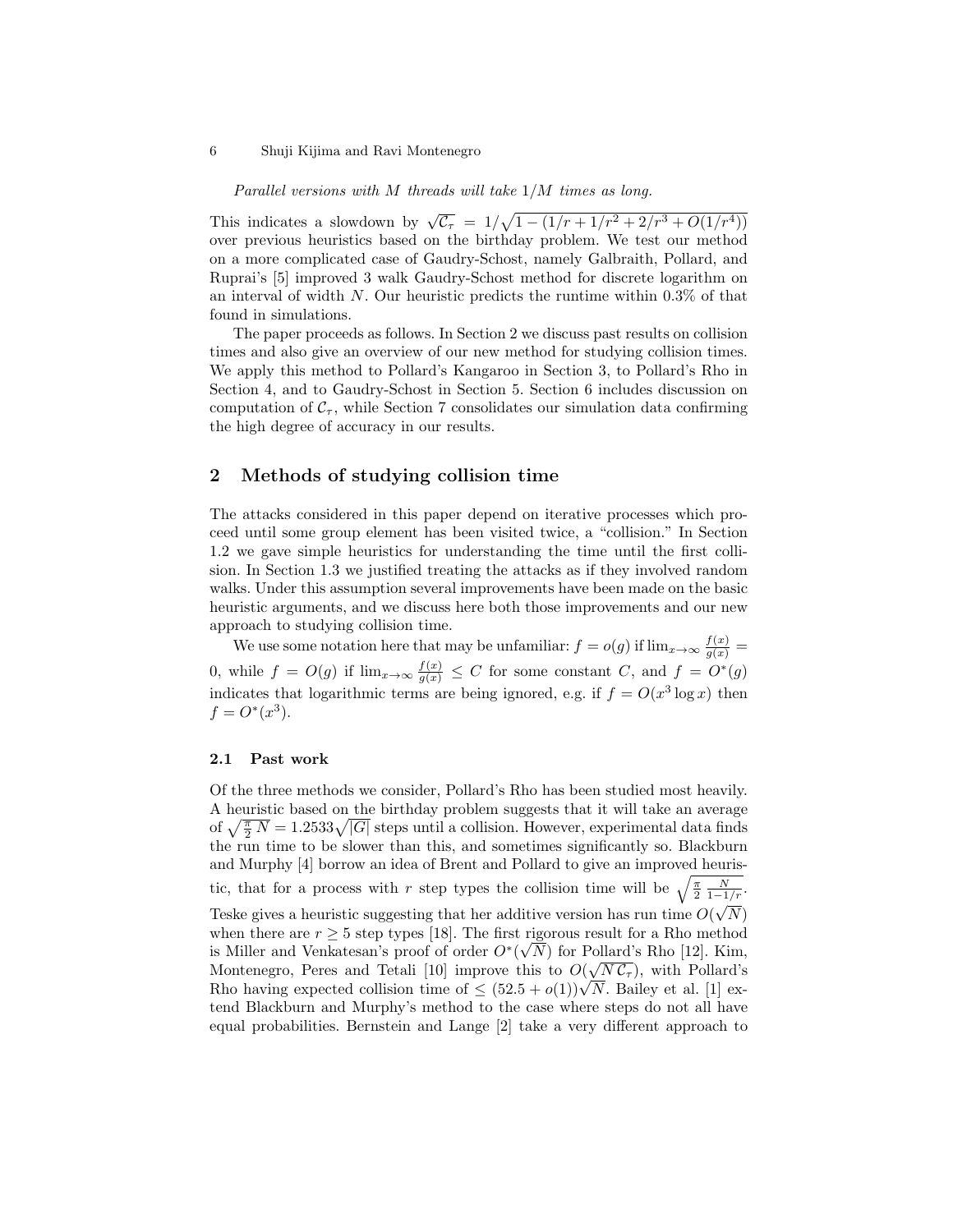the problem and yet also arrive at our Heuristic 4 for the special case of Teske's additive walks.

Pollard's Kangaroo method on an interval  $[a, a + N]$  is based on a principle Follard's Kangaroo method on an interval  $[a, a + N)$  is based on a principle<br>known as the Kruskal Count, which suggests a run time of  $(2+o(1))\sqrt{N}$ . Pollard known as the Kruskal Count, which suggests a run time of  $(2+o(1))\sqrt{N}$ . Pollard gives a very convincing argument that  $(2+o(1))\sqrt{N}$  steps suffice, although it was not quite rigorous. Montenegro and Tetali give the first rigorous result that was not quite rigorous. Montenegro and Tetall give the first rigorous result that  $(2 + o(1))\sqrt{N}$  steps suffices [13]. However, their upper and lower bounds do not agree on the error term, or even whether the run time is greater or less than √  $2\sqrt{N}$ .

For the Gaudry-Schost method nothing has been shown rigorously, and simulations disagree somewhat with heuristic. This method is complicated by having several variables: the number of generators, the average step size, and the number of distinguished points. Our result is thus the first attempt at a bound better than what can be obtained by a simple generalized birthday problem, and yet it is quite accurate, predicting runtime within 0.3% of what we find in simulations.

### 2.2 Our approach

We take a similar approach to each algorithm. First, choose the appropriate heuristic from Section 1.2. This would be more-or-less rigorous if the probability of a collision between every pair of states  $X_i$  and  $X_j$  were independent, but this is clearly not the case.

We revise the heuristic by replacing each individual state  $X_i$  by a long segment  $S_i$  of some L consecutive states, preceded by a short randomization segment  $R_i$  of  $\tau$  states to ensure that  $S_i$  is independent of the earlier segments. In particular, let  $a_0 = 0$ ,  $b_0 = a_0 + \tau$ ,  $a_\ell = b_{\ell-1} + L$ ,  $b_\ell = a_\ell + \tau$ .

$$
R_{\ell} = \{X_{a_{\ell}}, \dots, X_{b_{\ell}}\}
$$
  

$$
S_{\ell} = \{X_{b_{\ell}}, \dots, X_{a_{\ell+1}}\}
$$
 (1)

By construction segments  $S_i$  and  $S_j$  will be independent when  $i \neq j$ . If  $\tau \ll L$ almost no collisions will involve randomization segments  $R_i$ , while if  $L$  is much less than the expected collision time almost no collisions will involve a segment  $S_i$  with itself, leaving almost all collisions to be between distinct segments  $S_i$  and  $S_j$ . It is generally not hard to modify the heuristic of Section 1.2 to determine a new and precise estimate of collision time. The hard part is in adding rigor. First, although  $C_{\tau}$  is fairly easy to estimate numerically it is very difficult to find  $\tau$  and  $\mathcal{C}_{\tau}$  rigorously. Second, it can be difficult to show that there is indeed a negligible chance of collisions between a segment  $S_i$  and itself, or of a collision involving an  $R_i$  segment. Most of the technical work required for rigor is left to the full version of this paper or cited from prior research, as it is tedious and not very enlightening.

The simplest approach to parallelization involves starting M threads at M independent initial points, and recording visits to distinguished points until some distinguished point is visited a second time. For fixed values of L and  $\tau$  each thread will generate a new nearly-independent segment every  $(\tau + L)$  steps, and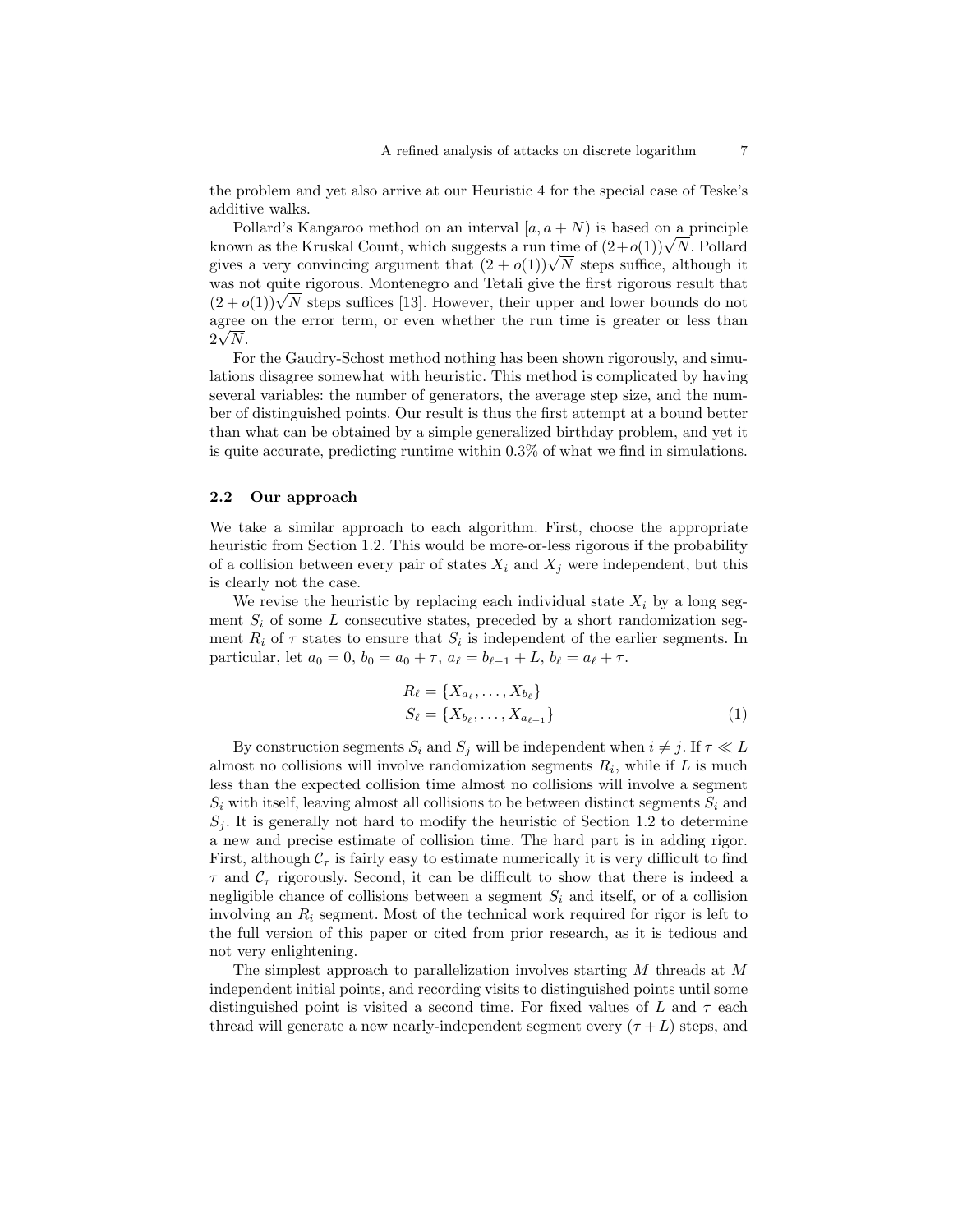so this form of parallelization produces segments M times faster, and expected collision time is  $1/M$  times as long.

Our approach is inspired by our past work [10, 13], and indeed we borrow several of the more tedious results from those papers. However, a critical difference is that we now partition the walk by design, with a conscious goal to rework prior heuristics. In our past work the walk was partitioned as well, but that was an artifact of the proof failing to work up to the full collision time. As a result the partitioning felt unnecessary, the method of proof was harder to follow, and the results were less precise than obtained in this paper.

### 3 Pollard's Kangaroo Method

We begin by studying Pollard's Kangaroo method, as the argument is somewhat simpler and sharper than in the Rho or Gaudry-Schost cases.

Collision in the random walk is equivalent to collision in the exponent of  $q$ , i.e.  $g^{\alpha} = g^{\beta}$  iff  $\alpha \equiv \beta \mod |G|$ . This induces an additive form of the process: let  $X_0 = x$ ,  $Y_0 = a + N/2$ , and transitions are of the form  $X_{i+1} = X_i + 2^k$ mod |G| and  $Y_{i+1} = Y_i + 2^{\ell} \mod |G|$ , where  $k, \ell \in \{0, 1, \ldots, d\}$ . Furthermore, we are most interested in the case when  $N$  is much smaller than the group size  $|G|$ , and so wrap-around effects mod  $|G|$  can safely be neglected. This lets us simplify further: assume that  $|X_0 - Y_0| \le N/2$  and take iterations of the form  $X_{i+1} = X_i + 2^k$  and  $Y_{i+1} = Y_i + 2^{\ell}$ . The Kangaroo process is then a monotone increasing walk on the integers  $\mathbb Z$  with  $X_{i+1} = X_i + 2^k$ ,  $Y_{i+1} = Y_i + 2^{\ell}$ . Due to this simplification, our upper bound will be valid for all  $N$ , but the lower bound holds only when  $N = o(|G|)$ .

The goal is to determine the expected time of the first collision between these processes:

$$
\mathbb{E}\min\{k:\,\exists i,j\leq k,\,X_i=Y_j\}\,.
$$

Because both processes are run simultaneously, the total number of steps taken is twice this.

The non-rigorous part of the heuristic in Section 1.2 is the claim that collisions occur with probability  $p \approx 1/m$ , and so  $p^{-1} \approx m$  steps are required until a collision. We replace this by a claim that there is a  $p = (1 + o(1))L/m^2$  probability of segment  $S_i$  including a state visited by the tame kangaroo, and so an average of  $p^{-1}$  segments are needed until a collision. The expected run time of the Kangaroo method is then  $\frac{N}{4m} + (\tau + L)p^{-1}$ .

This argument neglects potential collisions involving the  $R_i$  segments, and This argument neglects potential collisions involving the  $K_i$  segments, and<br>so it is only an upper bound. To show a lower bound we set  $L = |S_i| = \sqrt[4]{N}$ and  $\tau = |R_i| = O((\log N)^6)$ , so that  $\tau = o(L)$  and the  $R_i$  segments are involved in only a  $o(1)$  fraction of potential collisions. We show in the full version of the paper that the  $R_i$  segments have a negligible probability of being the location of the first collision.

Why this value for  $\tau$ ? The re-randomization portion  $R_i$  is intended to make the probability of a collision in  $S_i$  be independent of the outcome of earlier segments. One approach to this would be to have  $\tau$  be the mixing time, i.e. the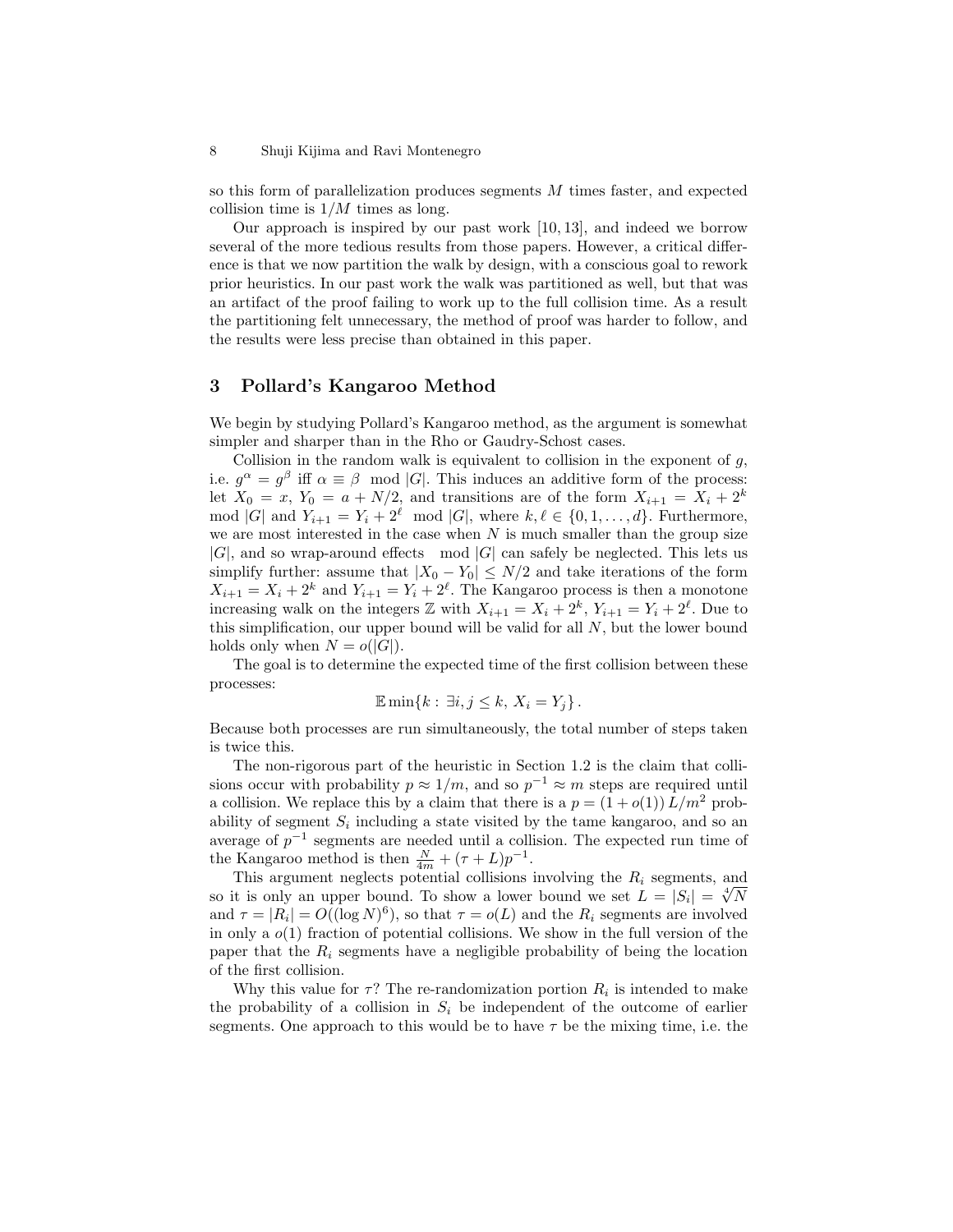number of steps required to produce a uniform random sample from G. However, this is too pessimistic as the Kangaroo method for  $N \ll |G|$  might even solve for the discrete logarithm in fewer steps than the mixing time. Instead we require a local mixing property. The follow property, defined by Montenegro and Tetali [13], suffices:

Definition 6. Consider two independent instances of the same monotone increasing Markov chain on the infinite state space  $\mathbb{Z}$ , i.e. walks  $X_0, X_1, \ldots$  and  $Y_0, Y_1, \ldots$  such that  $\forall i : X_{i+1} > X_i$  and  $\forall j : Y_{j+1} > Y_j$ . If the Markov chain has average step size m then the intersection mixing time  $T(\epsilon)$  is the smallest integer with

$$
\forall i \geq T(\epsilon), \, \forall Y_0 \leq X_0: \, \frac{1-\epsilon}{m} \leq \mathsf{P}\left(X_i \in \{Y_0, Y_1, \ldots, Y_k, \ldots\}\right) \leq \frac{1+\epsilon}{m} \, .
$$

In our analysis the walks in Definition 6 will correspond to the wild and tame kangaroos defined at the beginning of this section. Intersection mixing time was studied in [13] where Lemma 3.1 shows that the Kangaroo walk with steps  $\{2^k\}_{k=0}^d$ , when treated as a monotone walk on Z, satisfies  $T(2/(d+1)) \leq$  $64(d+1)^5$ . Mixing type results typically have a dropoff similar to  $T(\epsilon)$  =  $T(1/e) \log(1/\epsilon)$ . Since  $d \sim 0.5 \log_2 N + O(\log \log N)$  this suggests that

$$
T(1/N) = O((d+1)^5 \frac{\log N}{\log D}) = O((d+1)^6) = O((\log N)^6).
$$

Indeed, the proof in [13] can be easily modified to show this.

It remains to determine the probability that a collision occurs in a segment  $S_k$ . The following relation will be used to show this. Given a non-negative random variable Q:

$$
\mathsf{P}\left(Q>0\right)=\frac{\mathbb{E}Q}{\mathbb{E}(Q\ |\ Q>0)}\,.
$$

Let  $CS<sub>i</sub>$  denote the number of collisions between the tame walk and segment  $S_i$  in (1). Each state within  $S_i$  has probability  $(1+O(1/N))/m$  of colliding with the tame walk. It follows from additivity of expectation that

$$
\mathbb{E}\text{CS}_i = (1 + O(1/N))\frac{L}{m}.
$$

We next bound the conditional  $\mathbb{E}(CS_i | CS_i > 0)$ . The first collision is part of a sequence of  $\mathcal{C}_{\tau}$  collisions on average, after which each step has probability at most  $(1 + 1/N)/m$  of colliding with the tame walk.

$$
\mathbb{E}(\text{CS}_i \mid \text{CS}_i > 0) \le (1 + 1/N) \left( C_\tau + \frac{L - \tau}{m} \right)
$$

To lower bound the expectation, observe that each step of the walk in  $S_i$  is equally likely to have a collision, and so the probability that  $X_i \in S_i$  is the first collision is decreasing in i. As such, with probability at least  $1 - \tau/L$  the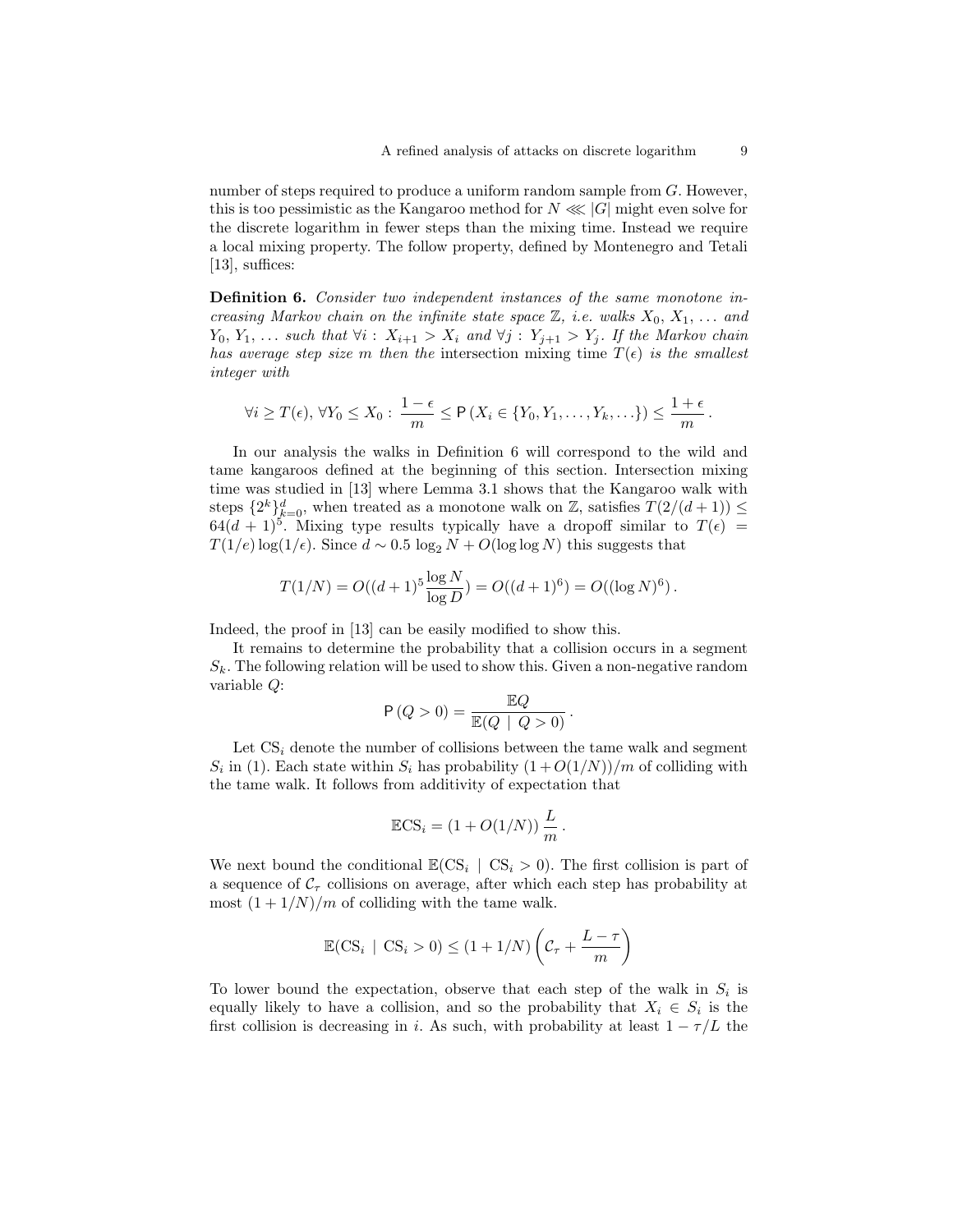collision occurs before the final  $\tau$  states, in which case it is part of a sequence of  $\mathcal{C}_{\tau}$  collisions on average, potentially followed by even more. Then

$$
\mathbb{E}(\text{CS}_i \mid \text{CS}_i > 0) \ge (1 - 1/N) \left(1 - \frac{\tau}{L}\right) \mathcal{C}_\tau.
$$

Combining these various equalities leads to the conclusions:

$$
\Rightarrow \mathbb{E}(CS_i \mid CS_i > 0) = \left(1 + O\left(\frac{L}{m} + \frac{\tau}{L} + \frac{1}{N}\right)\right) C_{\tau}
$$

$$
\Rightarrow p = P(CS_i > 0) = \left(1 + O\left(\frac{L}{m} + \frac{\tau}{L} + \frac{1}{N}\right)\right) \frac{L}{mC_{\tau}}
$$
(2)

The identity for  $P (CS_i > 0)$  is independent of the outcome on earlier segments, up to a small error due to the big-O term, and so as was discussed earlier ments, up to a small error due to the big-O term, and so as was discussed earlier<br>the number of segments until a collision is  $p^{-1}$ . Let  $L = \sqrt[4]{N}$ , and recall that  $\tau = O(\log^6 N)$  and  $m = \Theta(\sqrt{N})$ . The expected collision time of the original process is

$$
(L+\tau)p^{-1} = (L+\tau)\left(1+O\left(\frac{L}{m}+\frac{\tau}{L}+\frac{1}{N}\right)\right)\frac{mC_{\tau}}{L} = (1+O^*(1/\sqrt[4]{N}))mC_{\tau}.
$$

We leave it to the full version of the paper to prove that the answer does not change when potential collisions in the re-randomization segments  $R_i$  are considered. √

When  $m=\frac{1}{2}$ N the expected number of transitions by the wild kangaroo is

$$
\mathbb{E}\frac{|X_0 - Y_0|}{m} + (1 + O^*(1/\sqrt[4]{N})) mC_\tau = \frac{1 + C_\tau + O^*(1/\sqrt[4]{N})}{2} \sqrt{N}.
$$

The tame kangaroo travels an equal number of steps. Counting both kangaroos gives Theorem 2.

ss ineorem 2.<br>In Figure 1 we compare our Theorem 2 to the old heuristic of  $2\sqrt{N}$  and In Figure 1 we compare our Theorem 2 to the old neuristic or  $2\sqrt{N}$  and<br>simulation data with an (absolute) margin of error of  $\pm 0.01\sqrt{N}$ . These show our bound to be very accurate when  $N > 1000$ .

### 4 Pollard's Rho Method

The analysis for the Rho method is not much different, but a bit more preliminary work is required, and the result will not be as precise. Our solution focuses on the case when each step type has equal probability, with a few comments at the end about generalizing to the non-uniform case. We focus on the non-parallel case because the parallel case follows immediately from this, as discussed in Section 2.2.

Pollard's Rho is equivalent to an additive walk on exponents which starts at some  $X_0$  with  $0 \leq X_0 < |G|$ , and has transitions  $P(X_{i+1} = X_i + 1) =$  $P(X_{i+1}=X_i+x) = P(X_{i+1}=2X_i) = 1/3$ . Teske's version has transitions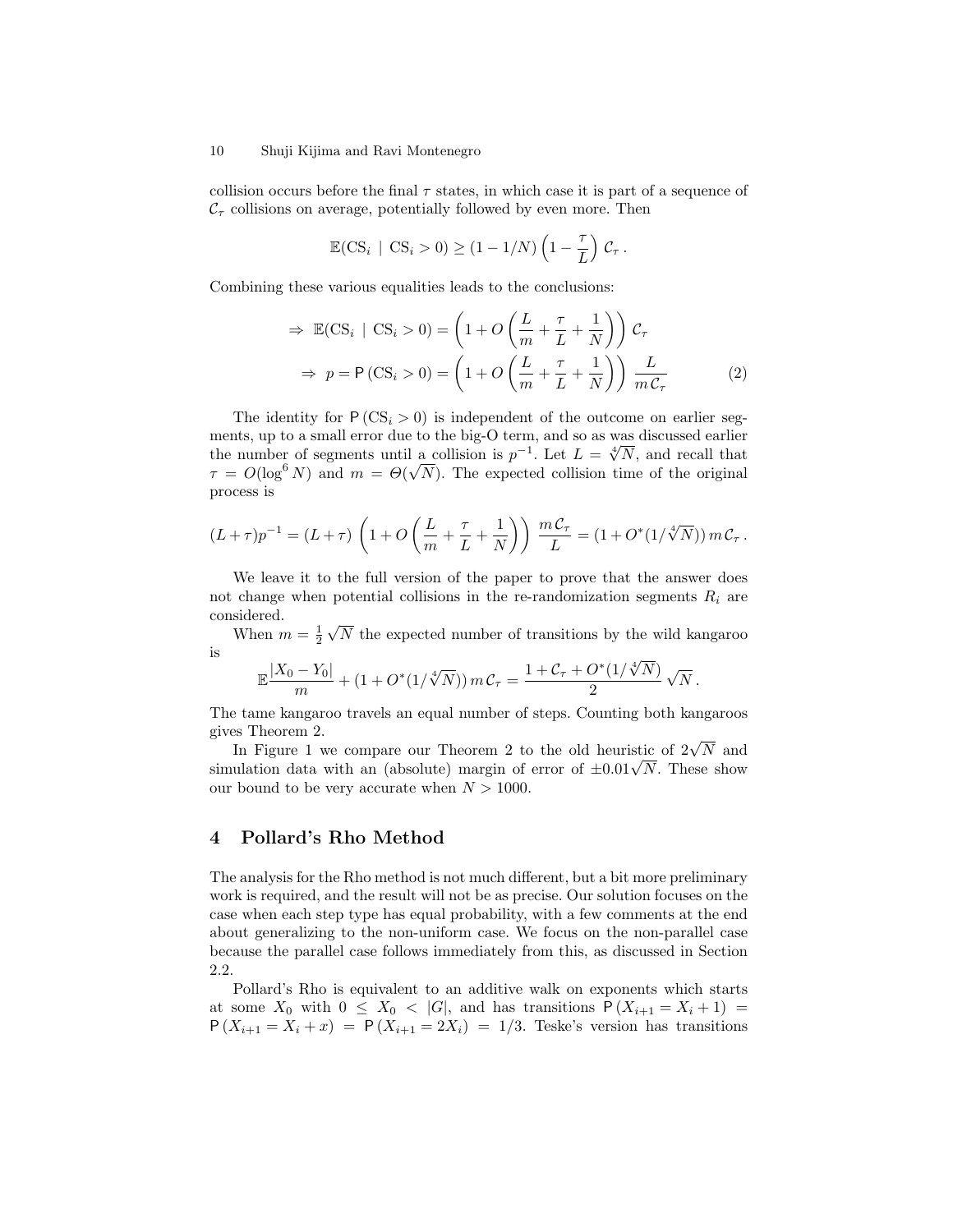$P(X_{i+1} = X_i + s_k) = 1/r$ . Note that Pollard's Rho is a process with  $r = 3$ transition types. We use the additive walk on exponents in our analysis.

The goal of this section is to determine the expected time of the first collision between these processes:

$$
\mathbb{E}\min\{i:\,\exists j
$$

The non-rigorous part of the heuristic in Section 1.2 is in treating every  $X_i$  as if it were an independent uniform random sample from  $G$ , and so  $p =$  $P(X_i = X_j) = 1/|G|$  when  $i \neq j$ , and there are an average  $\sqrt{\frac{\pi}{2}p^{-1}}$  samples until collision. We replace this by a claim that every  $S_i$  and  $S_j$  are pairwise independent, with  $p = P(S_i \cap S_j \neq \emptyset) \approx 1/A$  for some A, and so the expected number of segments until a collision is around  $\sqrt{\frac{\pi}{2}p^{-1}} = \sqrt{\frac{\pi}{2}A}$ . The expected run time of the Rho method is then  $(L + \tau)\sqrt{\frac{\pi}{2} A}$ .

This ignores potential collisions involving an  $R_i$  or an  $S_i$  with itself. However, if  $\tau = o(L)$  then collisions involving an  $R_i$  segment make up only an  $o(1)$  fraction of potential collisions. Likewise, collisions within an  $S_i$  are only an  $o(1)$  fraction of potential collisions if  $L = o(\sqrt{N})$ . For the sake of rigor we show in the full version of the paper that these in fact have only a negligible probability of being the location of the first collision.

What is the appropriate value for  $\tau$ ? The re-randomization portion  $R_i$  is intended to make  $S_i$  independent of earlier segments. It suffices that the first state in  $S_i$  be an independent nearly uniform random sample.

$$
\forall v, w \in V: \frac{1 - 1/N}{N} \le P^{\tau}(v, w) \le \frac{1 + 1/N}{N}.
$$

The minimum value of  $\tau$  for which this holds is called "L<sup>∞</sup> mixing time." Montenegro, Kim, and Tetali [9] showed that for Pollard's Rho walk  $\tau = O(\log^3 N)$ , while Hildebrand [8, 18] showed that for Teske's additive walk  $\tau = O^*(N^{2/(r-1)})$ . A slightly weaker notion of mixing should be used for Teske's process when  $r < 6$ , but we do not consider it here.

We now turn to the proof of Theorem 3. This uses a generalization of the birthday problem. Consider a family of events  $E_1, E_2, \ldots$  such that  $P(E_1) = 0$ and  $P(E_k \mid \neg E_{k-1}) = (1 + o(1))\frac{k-1}{A}$ . Then

$$
\mathbb{E}\min\{t : E_t\} = (1 + O(1/A))\sqrt{\frac{\pi}{2}A}.
$$

We prove a more general form of this in the Appendix.

Let  $\text{CS}_t$  denote the number of collisions between the first t segments  $S_1, S_2$ ,  $\ldots$ ,  $S_t$ . We will take  $E_t$  as the event that  $\text{CS}_t > 0$ , and so we need to determine  $P(E_t | \neg E_{t-1}).$ 

Consider segment  $S_t$ . It starts at  $X_{(t-1)L+t\tau}$ , which is a sample within  $\epsilon =$  $1/N$  of uniform, independent of earlier rounds. It proceeds as a random path containing  $L$  states. Assume for now that all transitions are equally likely, so that all paths are equally likely as well; we discuss the non-uniform case at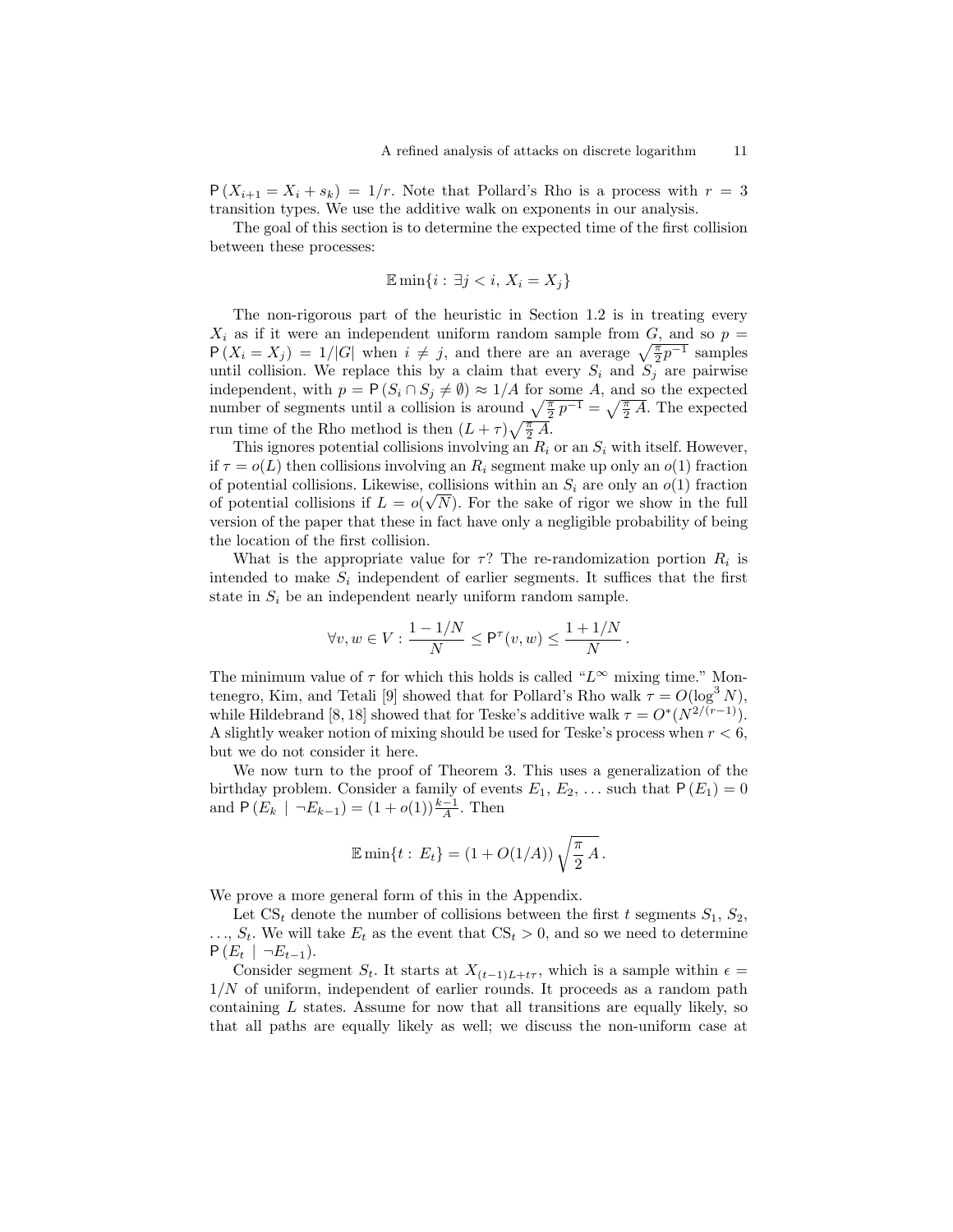the end of the section. There are  $N \times r^{L-1}$  possible paths, and each will have probability between  $\frac{1 \pm 1/N}{Nr^{L-1}}$ . In order to have  $CS_t > 0$  the path must collide with one of the  $\leq (t-1)\overline{L}$  points appearing in  $S_1, S_2, \ldots, S_{t-1}$ , denote this as  $X_j$ . There are L positions in the path at which the collision could occur, denote the chosen location as  $X_i$ , and  $r^{L-1}$  possibilities for the remainder of the path, so at most  $(t-1)L^2r^{L-1}$  potential  $S_t$  segments include collisions. It follows that

$$
\begin{aligned} &\text{P}\left(\text{CS}_t > 0 \mid \text{CS}_{t-1} = 0\right) \le \frac{(t-1)L^2r^{L-1}(1+1/N)}{Nr^{L-1}(1-1/N)} = \frac{(t-1)(1+O(1/N))}{N/L^2} \\ &\Rightarrow \mathbb{E}\min\{t: \text{CS}_t > 0\} \ge (1+O(L^2/N))\sqrt{\frac{\pi}{2}}\frac{N}{L^2} \end{aligned}
$$

Each round introduced  $\tau + L$  new states, so this suggests run time of

$$
\mathbb{E}\min\{i : \exists j < i, \ X_i = X_j\} \gtrsim (\tau + L)(1 + O(L^2/N))\sqrt{\frac{\pi}{2}}\frac{N}{L^2}
$$
\n
$$
= (1 + O(L^2/N) + O(\tau/L))\sqrt{\frac{\pi}{2}}N
$$

This is just the birthday heuristic. We can improve on this by reducing double-counting of paths. In the construction just given, once  $X_i$  and  $X_j$  have been decided on, do not construct paths with  $X_{i-1} = X_{j-1}$ , as these paths will be counted anyway. This reduces the number of segments with  $X_i = X_j$  from  $r^{L-1}$  to  $(r-1)r^{L-2}$ , unless  $X_i$  or  $X_j$  is the first state in their respective segment. This results in:

$$
P(CS_t > 0 \mid CS_{t-1} = 0) \le \frac{(1 - 1/L)^2 (1 - 1/r)(t - 1)L^2 r^{L-1}}{N r^{L-1}} \frac{1 + 1/N}{1 - 1/N}
$$

$$
= (1 + O(1/L) + O(1/N)) \frac{(t - 1)(1 - 1/r)L^2}{N}
$$

$$
\Rightarrow \mathbb{E} \min\{t : CS_t > 0\} \ge (1 + O(L^2/N)) \sqrt{\frac{\pi}{2} \frac{N}{L^2 (1 - 1/r)}}
$$

$$
\Rightarrow \mathbb{E} \min\{i : \exists j < i, X_i = X_j\} \gtrsim (1 + O(L^2/N) + O(\tau/L)) \sqrt{\frac{\pi}{2} \frac{N}{1 - 1/r}}
$$

In the full version of the paper we make the final line rigorous, with the added condition that  $j \leq i - \tau$ , and so  $\geq$  can (almost) be replaced by  $\geq$ .

The bound can be made more-or-less sharp, but at the cost of rigor. A path with first collision at  $X_i = X_j$  will have an average of  $C_\tau$  collisions in the next  $\tau$ steps, and so we counted colliding paths  $C<sub>\tau</sub>$  times each on average. The number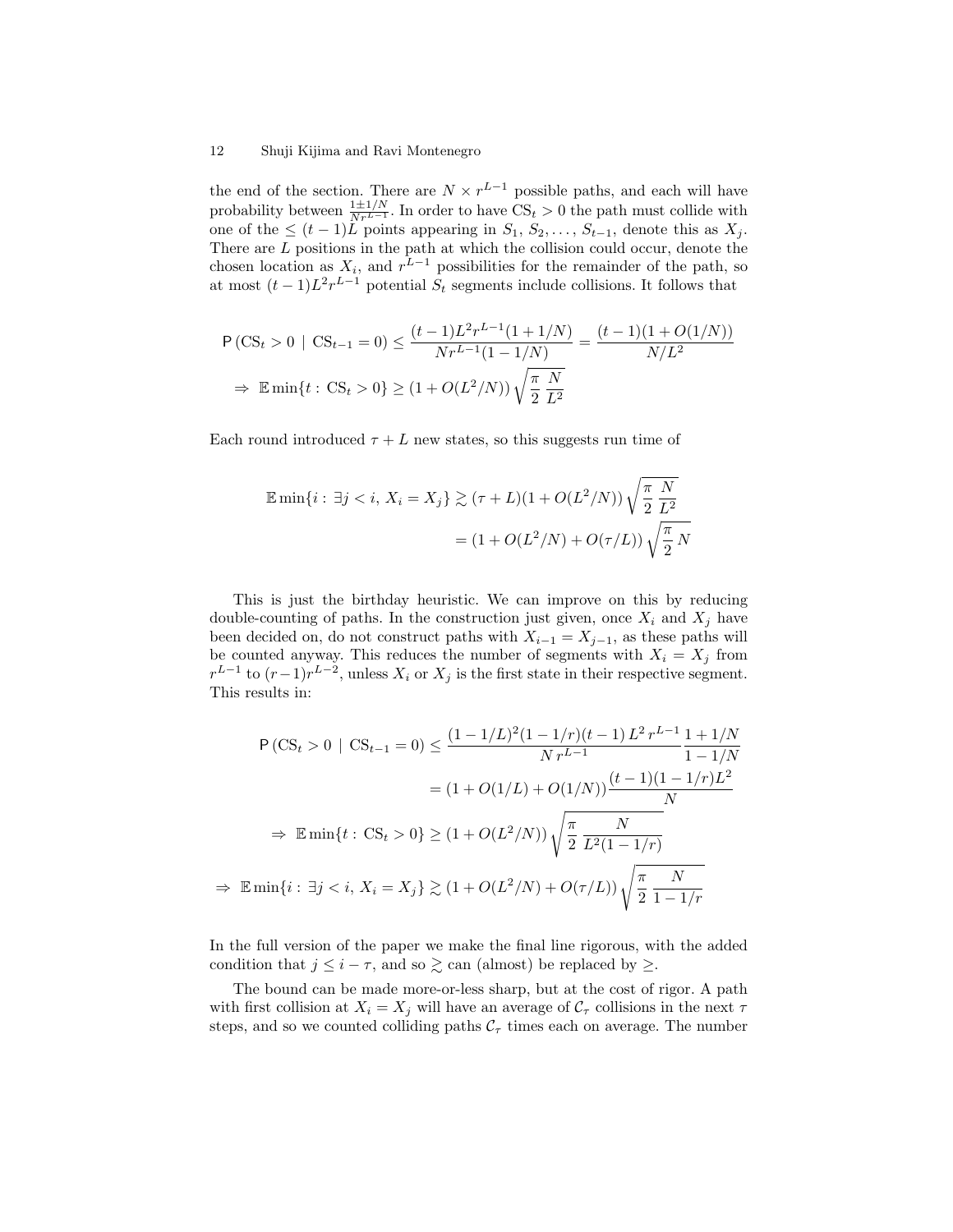of colliding paths is only  $(1 - \tau/L)/C_{\tau}$  of our original rough estimate.

$$
\mathsf{P}\left(\mathrm{CS}_{t} > 0 \mid I_{t} = 0\right) \approx \frac{(t-1)L^{2}r^{L-1}/\mathcal{C}_{\tau}}{N r^{L-1}} \frac{1 + O(1/N)}{1 - O(1/N)}
$$
\n
$$
= \frac{(t-1)L^{2}}{\mathcal{C}_{\tau} N} \left(1 + O(1/N)\right)
$$
\n
$$
\Rightarrow \mathbb{E} \min\{t : \mathrm{CS}_{t} > 0\} \approx \left(1 + O(L^{2}/N)\right) \sqrt{\frac{\pi}{2}} \frac{N \mathcal{C}_{\tau}}{L^{2}}
$$
\n
$$
\Rightarrow \mathbb{E} \min\{i : \exists j < i, X_{i} = X_{j}\} \approx \left(1 + O(L^{2}/N) + O(\tau/L)\right) \sqrt{\frac{\pi}{2} N \mathcal{C}_{\tau}}
$$

The non-rigor here is in ignoring the effects of the condition  $CS_{t-1} = 0$  on the expected number of collisions after  $X_i = X_j$ . However, given that only an  $O(1/\sqrt{N})$  fraction of states will be covered before the expected collision time this effect should be quite minimal. Indeed, the simulations data discussed in Section 7 show that our heuristic has 4 or more digits of accuracy.

The approximation  $\mathcal{C}_{\tau} \geq \mathcal{C}_1$  gives our earlier weaker, but rigorous, result, so this is an extension of what we know to be true. Pollard's walk has  $\tau = O(\log^3 N)$ this is an extension of what we know to be true. Pollard's walk has  $\tau = O(\log^2 N)$ <br>[9] and so when  $L = \sqrt[3]{N}$  we get run time  $(1 + O^*(1/\sqrt[3]{N})) \sqrt{\frac{\pi}{2} N C_{\tau}}$ . Teske's additive walks have  $\tau = O(N^{2/(r-1)})$  [18] and so if  $r \geq 6$  then  $L = N^{0.5-\epsilon}$  for small  $\epsilon$  will suffice to show run time of  $(1 + o(1)) \sqrt{\frac{\pi}{2} N C_{\tau}}$ , while if  $r = 5$  then  $L = \sqrt{N}$  will show  $O\left(\sqrt{\frac{\pi}{2} N C_{\tau}}\right)$ . These are consistent with Teske's observation that the walk slows considerably when  $r \leq 4$ .

Remark 7. When the transitions have non-uniform probabilities nearly everything just argued still applies, because in our construction of colliding paths we allow all possible transitions to occur. The sole exception is the  $1 - 1/r$  correction. In this case it suffices to replace  $1/r$  by the smallest transition probability. That is of course pessimistic, but is difficult to avoid in a rigorous argument. The  $C<sub>\tau</sub>$  bound does not suffer this weakness and again seems to be sharp.

### 5 Gaudry-Schost

There are many variations of the Gaudry-Schost method, with versions to solve multi-dimensional discrete logarithms, to speed up the algorithm by making the regions non-hypercubes, to speed up by considering collision of 3 or 4 walks on differing regions, etc  $[7, 6, 5]$ . Our technique can be applied in each of these settings, but for simplicity we will consider only the simplest case, an early onedimensional version [7]. We comment on a few other versions at the end of this section and in Section 7.

The non-rigorous part of the heuristic is in ignoring the dependence between states such as  $X_i$  and  $X_{i+1}$ . We resolve this by breaking the X and Y walks into segments  $S_i^X$  and  $S_j^X$  that are independent. The most natural choice for segments is to let  $S_i^X$  denote the states visited by walk X between the  $(i-1)^{st}$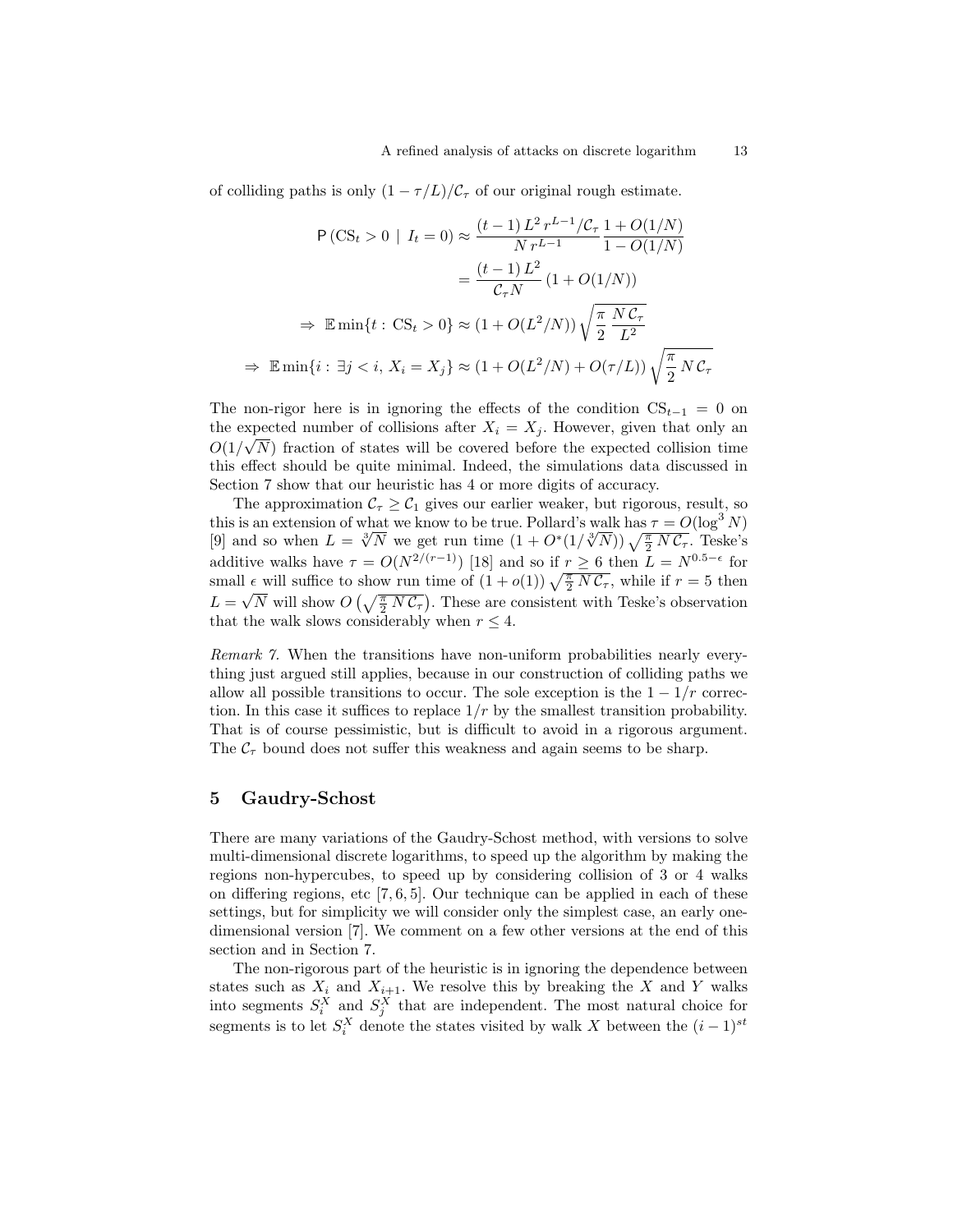and  $i^{th}$  distinguished points, including the  $i^{th}$ , and define  $S_i^Y$  and  $R_i^Y$  similarly. This implicitly sets  $R_i^X = \emptyset$ . The length  $|S_i|$  is a random variable with geometric distribution  $P(|S_i| = \ell) = (1 - \theta)^{\ell-1} \theta$  and expectation  $\mathbb{E}|S_i| = \theta^{-1}$ .

As before, we consider the probability that two segments collide, this time segments  $S_i^X$  and  $S_j^Y$ . To simplify the discussion we ignore boundary effects and assume that all segments are in  $A \cap B$ , since this is the only area in which collisions can occur. There are two main types of boundary effects: when walk X crosses into B it effectively increases the size of  $A \cap B$ , which improves the runtime, but when it crosses into  $A<sup>c</sup>$  it effectively increases the size of A which decreases the runtime. A careful analysis finds that these effects almost exactly cancel out.

Let  $E_t$  denote the number of times that one of the first t segments for X intersects one of the first  $t$  segments for  $Y$ . As in the analysis of the Kangaroo method, we will use the relation that for a non-negative random variable  $P(Q>0) = \frac{\mathbb{E}Q}{\mathbb{E}(Q|Q>0)}.$ 

First, consider the chance that  $S_t^X$  intersects with one of the first  $(t-1)$ segments of the Y walk.

$$
\mathsf{P}\left(S_t^X \cap \left(\cup_{j=1}^{t-1} S_j^Y\right) \neq \emptyset \mid E_{t-1} = 0\right) \approx \frac{\theta^{-1} \times (t-1) \frac{\theta^{-1}}{|A \cap B|}}{\mathcal{C}_{\tau}}
$$

$$
= \frac{t-1}{\theta^2 \mathcal{C}_{\tau} |A \cap B|}
$$

Next, consider the chance that  $S_t^Y$  intersects with one of the first t segments of the  $X$  walk, if it has not collided already:

$$
\begin{aligned} \mathsf{P}\left(S_t^Y \cap \left(\cup_{j=1}^t S_j^X\right) \neq \emptyset \mid E_{t-1} = 0 \,\wedge\, S_t^X \cap \left(\cup_{j=1}^{t-1} S_j^Y\right) = \emptyset\right) &\approx \frac{\theta^{-1} \times t \frac{\theta^{-1}}{|A \cap B|}}{C_\tau} \\ &= \frac{t}{\theta^2 C_\tau \, |A \cap B|} \end{aligned}
$$

Then

$$
\mathsf{P}\left(E_t > 0 \mid E_{t-1} = 0\right) \approx \frac{t-1}{\theta^2 \mathcal{C}_\tau \left|A \cap B\right|} + \left(1 - \frac{t-1}{\theta^2 \mathcal{C}_\tau \left|A \cap B\right|}\right) \frac{t}{\theta^2 \mathcal{C}_\tau \left|A \cap B\right|} \tag{3}
$$

The two-walk birthday problem generalizes to say that if  $E_t$  is a non-negative random variable such that

$$
P(E_t > 0 | E_{t-1} = 0) = \frac{t-1}{\mathcal{N}} + \left(1 - \frac{t-1}{\mathcal{N}}\right) \frac{t}{\mathcal{N}}
$$

then

$$
\mathbb{E}\min\{t:\, E_t > 0\} = (1 + O(1/\mathcal{N}))\,\frac{1}{2}\,\sqrt{\pi\mathcal{N}}\,.
$$

Equation (3) satisfies the condition when  $\mathcal{N} = \theta^2 \mathcal{C}_{\tau} |A \cap B|$ , and so each walk requires an average of  $\frac{1}{2} \sqrt{\pi N}$  segments in  $A \cap B$ . If we ignore boundary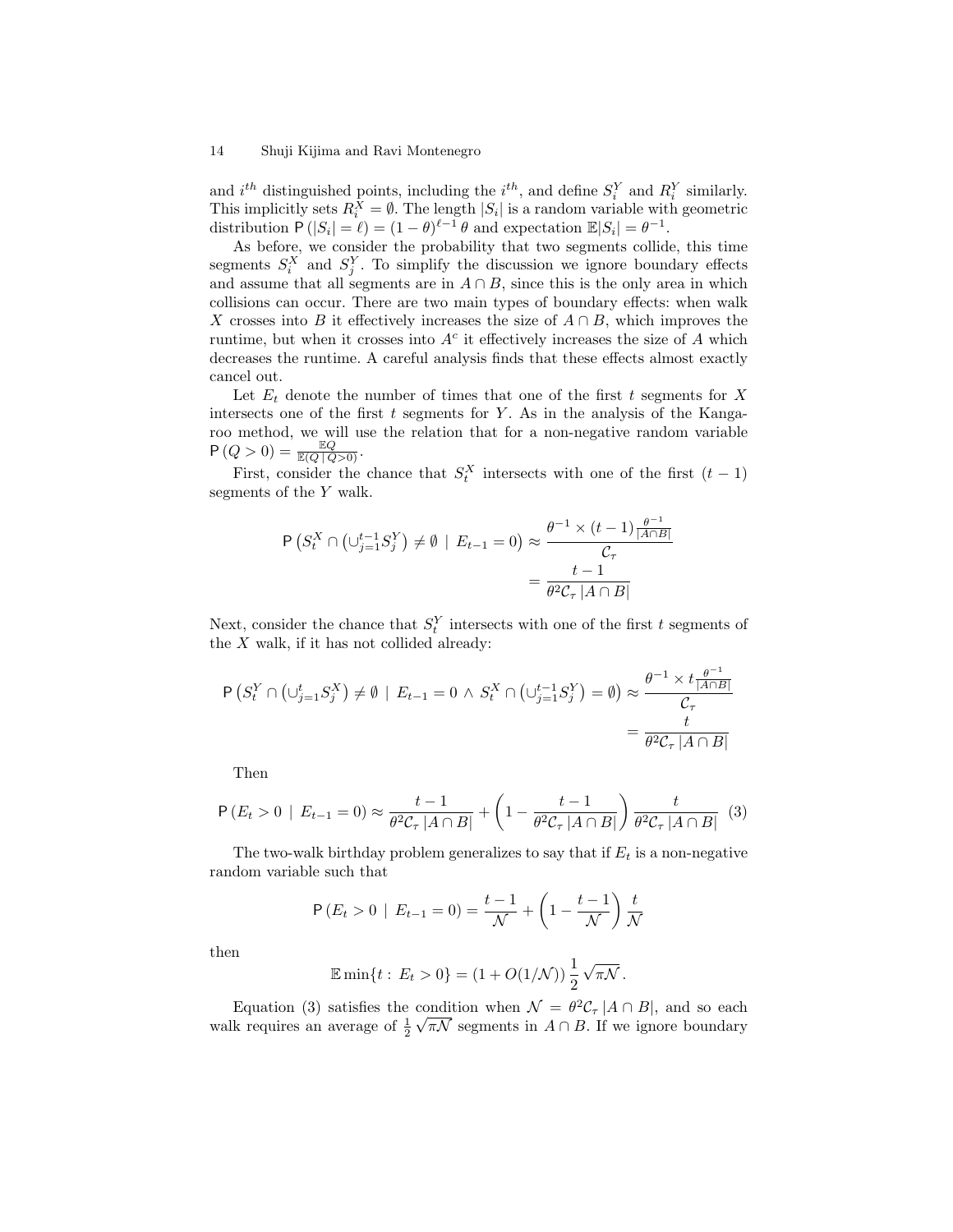effects, then each segment from the X walk has probability  $\frac{|A \cap B|}{|A|}$  of being in  $A \cap B$ , while each segment from Y has probability  $\frac{|A \cap B|}{|B|}$  of this. So drawing the required number of samples from  $A \cap B$  requires an average of

$$
\frac{|A|}{|A \cap B|} \frac{1}{2} \sqrt{\pi \theta^2 C_\tau |A \cap B|}
$$

segments from  $X$  and a similar number from the Y process. Each segment involved an average of  $\theta^{-1}$  steps of the walk, so the number of steps of the walks is

$$
\frac{|A|+|B|}{2|A\cap B|}\sqrt{\pi \mathcal{C}_{\tau}|A\cap B|}.
$$

For instance, Galbraith and Ruprai's improved version of Gaudry-Schost [6] uses regions with  $|A|/|A \cap B| = |B|/|A \cap B| = 2$  and  $|A \cap B| = N/3$ . This leads uses regions with  $|A|/|A| + |B| = |B|/|A| + |B| = 2$  and  $|A| + |B| = N/3$ . This reads<br>to a runtime estimate of  $\frac{2}{3^{1/2}}\sqrt{\pi C_{\tau} N}$ , which is a factor  $\sqrt{C_{\tau}}$  times slower than previous predictions. Our simulations find that this is within 0.3% of the correct runtime. See Section 7 for further details.

### 6 The Collision Number

Almost all of our bounds consider the collision number  $C_{\tau}$ . We remind the reader of its definition.

**Definition 8.** The collision number  $C_{\tau}$  is the expected number of collisions when two independent copies of a random walk start at the same state, chosen uniformly at random, and proceed for  $\tau$  steps.

The fact that this is an average case behavior means that we can ignore the possibility of bad start values, as these are rare. Determining this value exactly is still generally prohibitive, but upper and lower bounds of arbitrary precision are possible.

The simplest approximation on the collision number is the lower bound  $\mathcal{C}_{\tau}$  $\mathcal{C}_{\ell}$  for  $\ell \leq \tau$ . When  $\mathcal{C}_{\tau} \geq \mathcal{C}_{0} = 1$  is used our bounds simply reduce to the heuristic results of Section 1.2. When  $C_\tau \geq C_1 = 1+1/r$  is used the Rho heuristic of Heuristic 4 reduces to Theorem 3; this also gives Blackburn and Murphy's heuristic. When  $\mathcal{C}_{\tau} \geq \mathcal{C}_2$  is used then we start producing new results.

For small terms such as  $C_2$  it is typically possible to compute the value exactly by hand. We give a few examples below.

Another method of estimating  $\mathcal{C}_{\tau}$  is to observe that most collisions will occur quickly, and once a collision does occur then it should be followed by roughly another  $C_{\tau}$  collisions. Hence, if  $p_{\ell}$  is the probability of a collision within a small number of steps  $\ell$  then

$$
\begin{aligned}\n\mathcal{C}_{\tau} &\geq 1 + p_{\ell} \mathcal{C}_{\tau} \\
\Rightarrow \mathcal{C}_{\tau} &\geq \frac{1}{1 - p_{\ell}}\n\end{aligned} \tag{4}
$$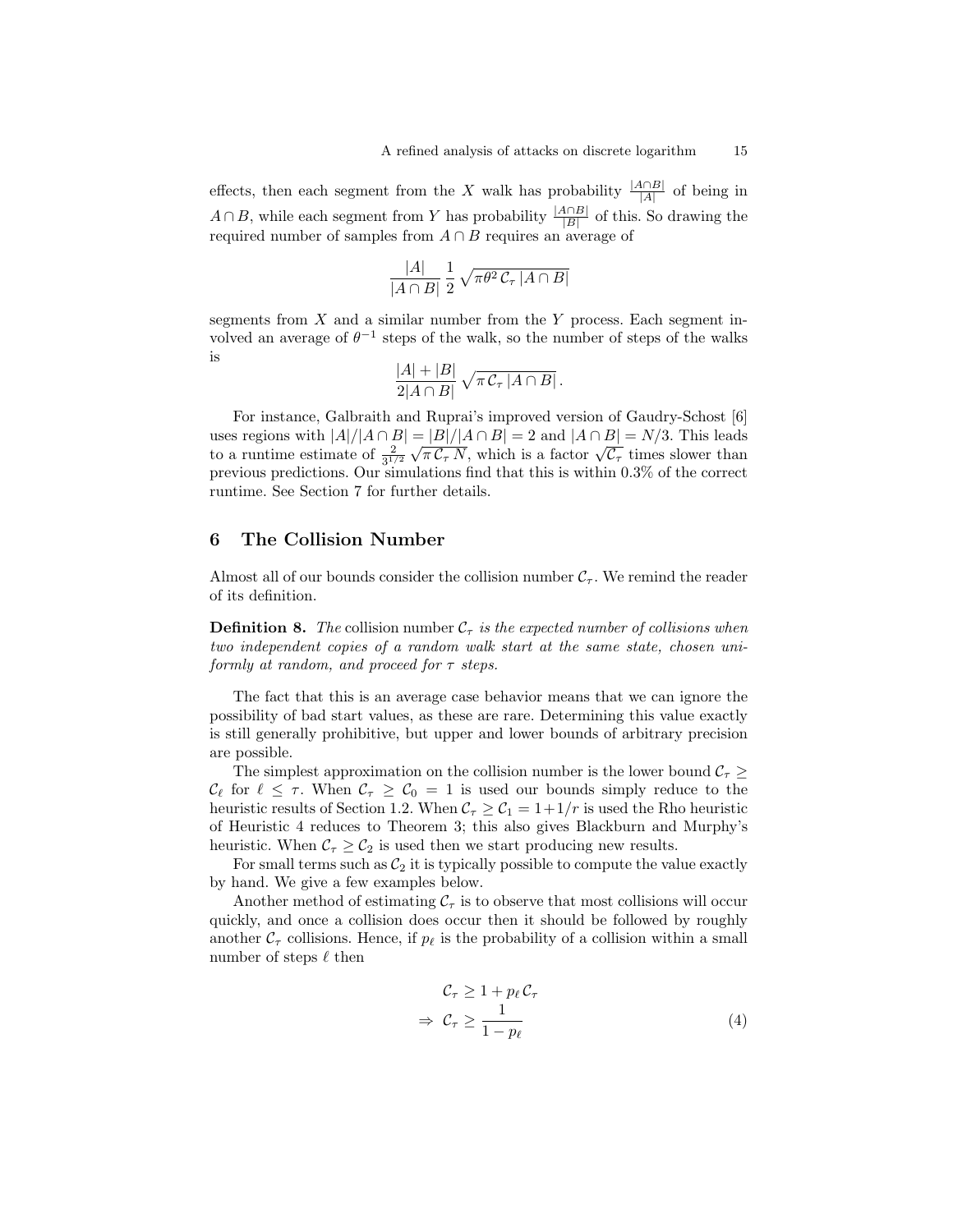For very small  $\ell$  this can be computed by hand, but it is usually better to involve a computer. The values produced by this estimate are quite accurate.

Simulation data shown in Section 7 shows that our heuristics are very precise. The methods of computing each  $C_{\tau}$  will not differ much, so we only give detailed work for Pollard's Rho while keeping the work short for Pollard's Kangaroo and Gaudry-Schost.

Example 9 (Pollard's Kangaroo). Consider  $p_1$ . This requires both walks to make the same initial transition  $X_1 = X_0 + 2^k = Y_1$ , so  $p_1 = 1/(d+1)$  and

$$
\mathcal{C}_\tau \geq \frac{1}{1-p_1} = 1 + \frac{1}{d} = 1 + \frac{2}{\log_2 N}
$$

Consider  $p_2$ . This requires both to make the same initial transition, or do the first two steps in reversed order, or one walk does the same step twice making it add up to the other walk's value. Then

$$
p_2 = \frac{1}{d+1} + {d+1 \choose 2} \frac{1}{(d+1)^4} + 2d \frac{1}{(d+1)^3}
$$
  
= 
$$
\frac{2}{\log_2 N} + \frac{10}{(\log_2 N)^2} + O((\log N)^{-3}).
$$

As  $N \to \infty$  this goes to zero, so we can use the relation  $1/(1-p) \to 1+p+p$  $p^2 + \cdots$ . This gives the relation

$$
C_{\tau} \ge 1 + \frac{2}{\log_2 N} + \frac{14}{(\log_2 N)^2} + O((\log N)^{-3}).
$$

This is quite accurate. See Section 7 for a plot using a version of this bound.

Example 10 (Teske's Additive Walks). For Teske's additive version of Pollard's Rho there are r step types of the form  $X \to X + s_i$ . Consider the probability that two independent walks with  $X_0 = Y_0$  intersect within  $\ell = 3$  steps:

$$
P(\exists i, j \le 3, X_i = Y_j | X_0 = Y_0)
$$
  
=  $P(X_1 = Y_1 | X_0 = Y_0) + P(X_2 = Y_2, X_1 \ne Y_1 | X_0 = Y_0)$   
+  $P(X_3 = Y_3, X_2 \ne Y_2, X_1 \ne Y_1 | X_0 = Y_0)$   
=  $P(X_1 = X_0 + s_i = Y_0 + s_i = Y_1)$   
+  $P(X_2 = X_0 + s_i + s_j = Y_0 + s_j + s_i = Y_2, i \ne j | X_0 = Y_0)$   
+  $P(X_3 = X_0 + s_i + s_j + s_k = Y_0 + s_j + s_k + s_i, i \ne j \ne k \ne i, | X_0 = Y_0)$   
=  $\frac{1}{r} + \frac{1}{r^2} + \frac{1}{r^2} + \frac{3}{r^3} + O(1/r^4)$ 

It follows that

$$
\mathcal{C}_{\tau} \approx \frac{1}{1 - p_3} = \frac{1}{1 - \left(\frac{1}{r} + \frac{1}{r^2} + \frac{2}{r^3} + O(1/r^4)\right)} = 1 + \frac{1}{r} + \frac{2}{r^2} + \frac{4}{r^3} + O(1/r^4)
$$

See Section 7 for discussion of the accuracy of this.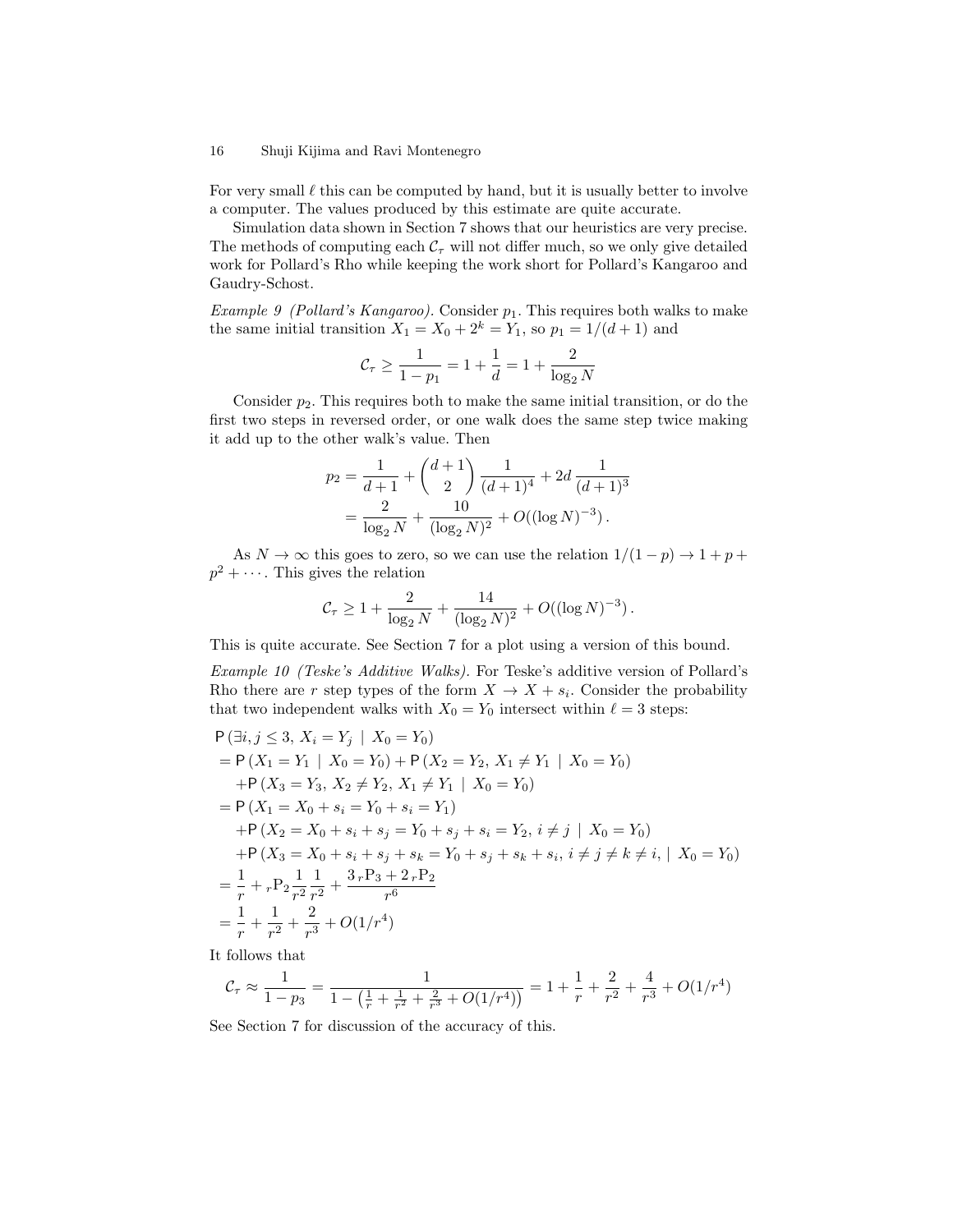Example 11 (Gaudry-Schost). The step types were chosen uniformly at random from an interval, and so with high probability a collision will occur in a short number of steps iff the same steps are taken by both walks, or the same steps are taken but with the order re-arranged. This is just what happens with Teske's additive walks, and so we may borrow the work done when we examined her methods. Namely,

$$
\mathcal{C}_{\tau} \approx \frac{1}{1-p_3} = \frac{1}{1 - \left(\frac{1}{r} + \frac{1}{r^2} + \frac{2}{r^3} + O(1/r^4)\right)} = 1 + \frac{1}{r} + \frac{2}{r^2} + \frac{4}{r^3} + O(1/r^4)
$$

### 7 Sharpness of our results

We have consolidated our simulation details here. All of these show that our results are extremely precise.

We note that our simulations are done in a non-standard way. Our goal is to study performance of various methods for finding the discrete logarithm, not to study the strengths or weaknesses of specific hash functions or representations of a cyclic group. As a result we study walks on the exponents, not the group. For instance, the walk  $X_0 = h = g^x$ ,  $X_1 = hg$ ,  $X_2 = (hg)^2$  is equivalent to  $x \to x + 1 \to 2x + 2 \mod |G|$ . The hash used to do a walk on the exponent was based on the Mersenne Twister [11], as it is a fast source of pseudo-randomness. Several variations on this hash were tested, and it was confirmed that run time was similar in each case.

We first consider Pollard's Kangaroo with power of two steps.

*Example 12 (Pollard's Kangaroo)*. When  $N = |G| = 10^9$  Figure 1 shows that there is still a significant gap between simulation data and prior heuristics, but that our new result almost exactly matches the simulation results.

Pollard's degree 3 process is a useful test cases as its performance deviates from simple heuristic much more than does Teske's improved process.

Example 13 (Pollard's Rho). Very large simulations show that  $C<sub>\tau</sub> = 1.68221 \pm$ 0.00001. A computer can be used to enumerate all possible paths of length  $\ell \leq 20$ . This gives the estimate  $\mathcal{C}_{\tau} \approx \frac{1}{1-p_5} = 1.65237$ , while  $\mathcal{C}_{\tau} \approx \frac{1}{1-p_{10}} = 1.67730$ , and  $\mathcal{C}_{\tau} \approx \frac{1}{1-p_{20}} = 1.68203$ . So even  $p_{10}$  was sufficient to give an estimate of  $\mathcal{C}_{\tau}$  within 0.3% of the true value.

This can be seen more clearly visually. Figure 2 shows simulation data for This can be seen more clearly visually. Figure 2 shows simulation data for runtime and finds that it is consistently around  $1.6254\sqrt{N}$ . Figure 3 shows that  $\mathcal{C}_t$  approaches  $\mathcal{C}_\tau$  fairly quickly in t, with  $\mathcal{C}_{20} \approx \mathcal{C}_\tau$ , and leads to a runtime  $\mathcal{L}_t$  approacnes  $\mathcal{L}_\tau$  rairly<br>prediction of 1.6256 $\sqrt{N}$ .

We next consider Teske's r-adding version of the Rho method.

#### Example 14 (Teske's additive walks).

mple 14 (1eske's additive walks).<br>Teske estimates average collision time of the 20-adding walk is around 1.292√N steps [18]. We did a much larger run of 75 million simulations and found a 95%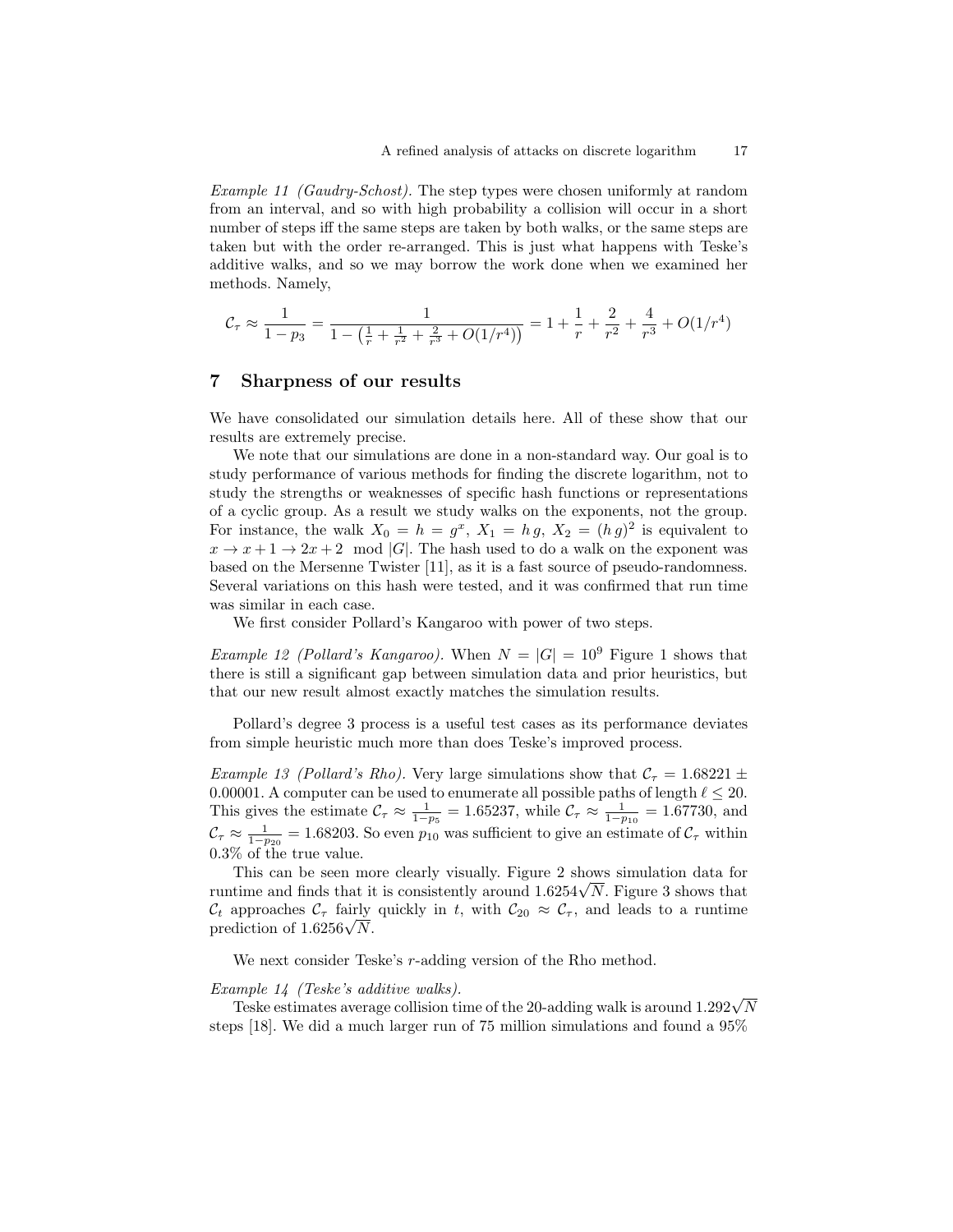

Fig. 1. Standard heuristic (flat line), our bound (smooth curve), simulation data with **Fig. 1.** Standard neuristic (nat line), of<br>margin of error  $\pm 0.01 \sqrt{N}$  (jagged plot)

confidence interval of 1.2877 $\sqrt{N}$  to 1.2880 $\sqrt{N}$ . This suggests that collision time confidence interval of 1.2877 $\sqrt{N}$  to 1.2880 $\sqrt{N}$ . I his suggests that collision time<br>is about 3% slower than the 1.2533 $\sqrt{N}$  steps predicted by the birthday heuristic.

To apply our heuristic, recall from Section 6 that

$$
\mathcal{C}_{\tau} \approx \frac{1}{1 - p_3} = \frac{1}{1 - \left(\frac{1}{r} + \frac{1}{r^2} + \frac{2}{r^3} + O(1/r^4)\right)}
$$

When  $r = 20$  this leads to an estimate on collision time of 1.2877 $\sqrt{N}$ , which is already within the 95% confidence interval given by simulation data. An exact enumeration of walks of length  $\ell = 5$  increases the estimate only negligibly to enumeration of walks of length  $\ell = 5$  increases the estimate only negligibly to  $1.287765\sqrt{N}$  steps, at  $\ell = 10$  to  $1.287770\sqrt{N}$  steps, and the sampling based 1.287769 γ/V steps, at  $\ell = 10$  to 1.287770 steps, and the sampling based estimate at length  $\ell = 100$  gave an estimate of  $(1.287769 \pm 0.000003)\sqrt{N}$  with 95% confidence.

So in this case a mere 3 steps already explains 99.7% of the 20-additive walk's deviation from the birthday heuristic, and by 5 steps the estimate is essentially sharp.

Last of all, we compare simulation data to our heuristic for Gaudry-Schost.

Example 15. Galbraith, Pollard, and Rubrai [5] discuss 3 and 4-walk versions with even better runtime than Pollard's Kangaroo method. The same argument used to give a heuristic bound for Gaudry-Schost shows that this will have a  $\sqrt{\mathcal{C}_{\tau}}$  slowdown over their predicted runtime. They consider an interval of side  $N = 2^{40}$ , with  $\theta = 1/500$ ,  $r = 32$  step types, and average step size  $m = 0.01 \theta N$ ,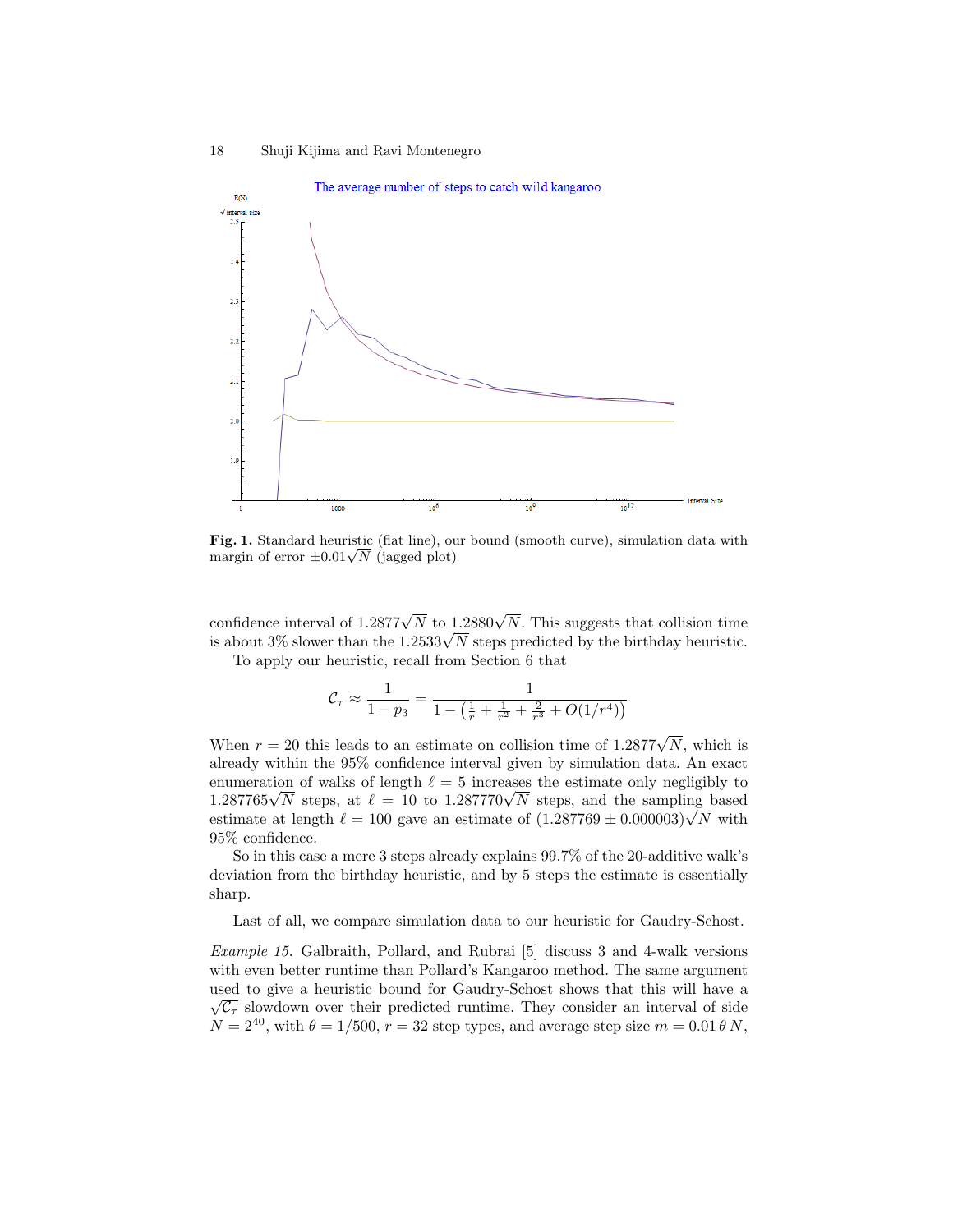

**Fig. 2.** Run time of Pollard's Rho: Simulations estimate  $(1.6254 \pm 0.0004)\sqrt{N}$  steps



Fig. 3. Run time of Pollard's Rho: Heuristic predicts 1.6256 $\sqrt{N}$  steps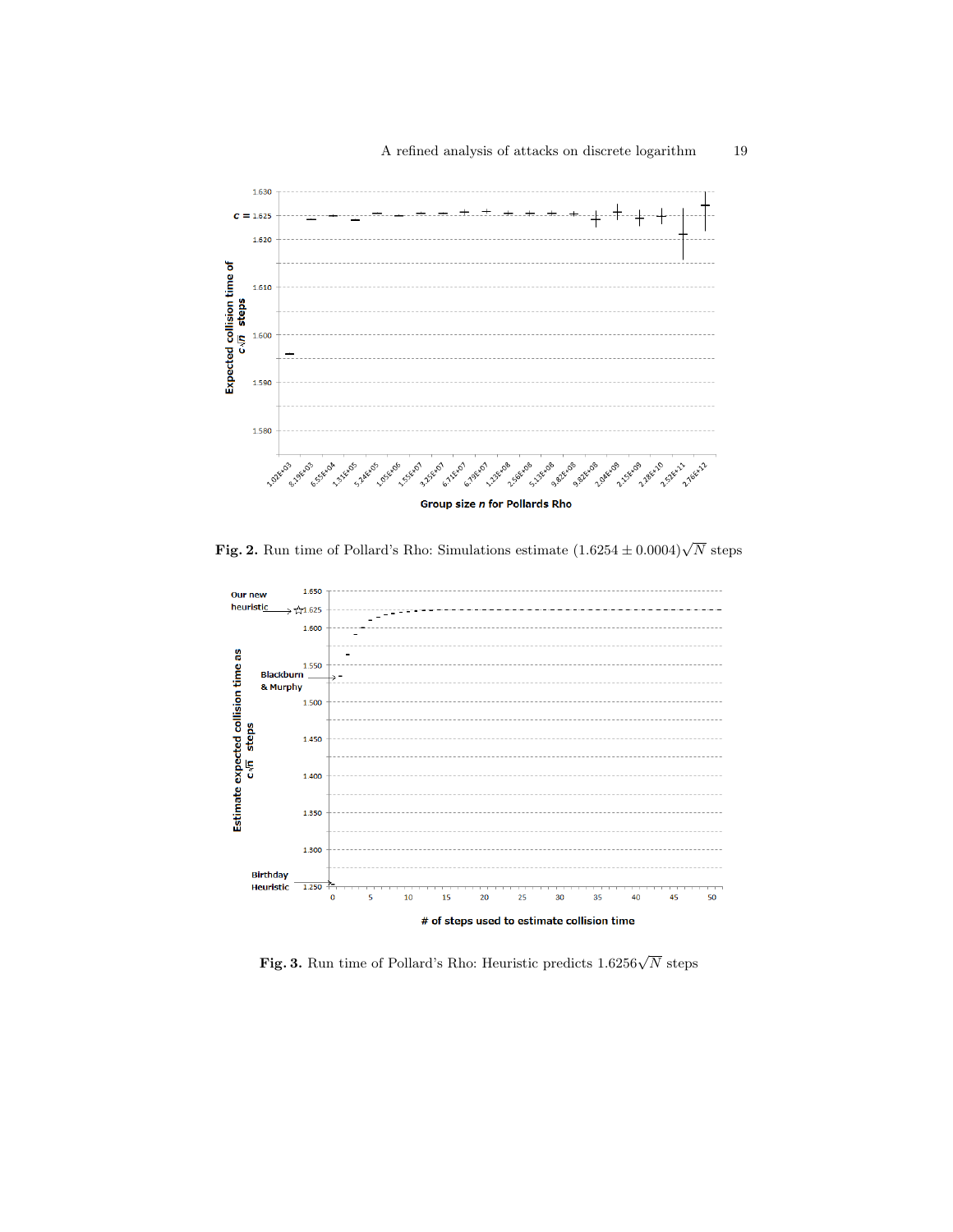and determine that a basic birthday heuristic suggests run time of 1.761 $\sqrt{N}$ . Our and determine that a basic birthday heuristic suggests run time of 1.761 $\sqrt{N}$ . Our improved heuristic will be  $\approx 1.761/\sqrt{1-1/32-1/32^2-2/32^3}=1.790\sqrt{N}$ . We did 250, 000 runs without any adjustment for boundary effects and found mean and 250,000 runs without any adjustment for boundary efficient time of  $1.79501\sqrt{N}$  with 95% CI of  $(1.791, 1.799)\sqrt{N}$ .

Our heuristic suggests that run time will improve when there are more generators, whereas past heuristics said nothing about this. We repeated the above simulations but with  $d = 128$  step types. This time the average run time was simulations but with  $a = 128$  step types. This time the average run time was  $1.77113\sqrt{N}$  with 95% CI of  $(1.767, 1.775)\sqrt{N}$ . Our heuristic of  $1.768\sqrt{N}$  is within this interval. Using more generators does indeed help, and the improvement is predicted fairly accurately by our heuristic. The error is again about 0.3% from the center of the interval.

This shows that our improved heuristic is fairly good. The error in each case is near the bottom of the CI, and only 0.3% from the center of the interval. Presumably any error is due to minor boundary effects.

Example 16. One method that has been proposed for avoiding boundary effects is to forbid starts in the rightmost  $0.01 N$  of an interval, as this is the average distance traveled before a distinguished point is reached. We tested this in the distance traveled before a distinguished point is reached. We tested this in the case above, with  $r = 32$ , and found mean run time of 1.79721 $\sqrt{N}$  with 95% CI of case above, with  $r = 32$ , and found mean run time of 1.79721 $\sqrt{N}$  with 95% CI of  $(1.793, 1.801)\sqrt{N}$ . This is not a statistically significant difference from the case that ignores boundary issues.

## References

- 1. D. Bailey, L. Batina, D. Bernstein, P. Birkner, J. Bos, H-C. Chen, C-M. Cheng, G. Van Damme, G. de Meulenaer, L.J.D. Perez, J. Fan, T. Güneysu, F. G¨urkaynak, T. Kleinjung, T. Lange, N. Mentens, R. Niederhagen, C. Paar, F. Regazzoni, P. Schwabe, L. Uhsade, A. Van Herrewege, and B-Y. Yang, "Breaking ECC2K-130," Cryptology ePrint Archive, Report 2009/541 (2009). https://eprint.iacr.org/2009/541
- 2. D. J. Bernstein and T. Lange, "Two grumpy giants and a baby," ANTS X: Proceedings of the 10th International Symposium on Algorithmic Number Theory), Mathematical Sciences Publishers (2013).
- 3. S. Blackburn and S. Scott, "The discrete logarithm problem for exponents of bounded height," ANTS XI: Proceedings of the 11th International Symposium on Algorithmic Number Theory, LMS J. Comput. Math, vol. 17, pp. 148–156 (2014).
- 4. S. Blackburn and S. Murphy, "The number of partitions in Pollard Rho," Unpublished note (1998). Later made available as Technical report RHUL-MA-2011-11 (Department of Mathematics, Royal Holloway, University of London, 2011).
- 5. S. D. Galbraith, John M. Pollard and Raminder S. Ruprai, "Computing discrete logarithms in an interval," Math. Comp., vol. 82, pp. 1181-1195 (2013).
- 6. S. D. Galbraith and R. S. Ruprai, "An Improvement to the Gaudry-Schost Algorithm for Multidimensional Discrete Logarithm Problems," Twelfth IMA International Conference on Cryptography and Coding, Springer LNCS 5921, pp. 368–382 (2009).
- 7. P. Gaudry and E. Schost, "A low-memory parallel version of Matsuo, Chao and Tsujiis algorithm," ANTS VI: Proceedings of the 6th International Symposium on Algorithmic Number Theory, Springer LNCS 3076, pp. 208–222 (2004).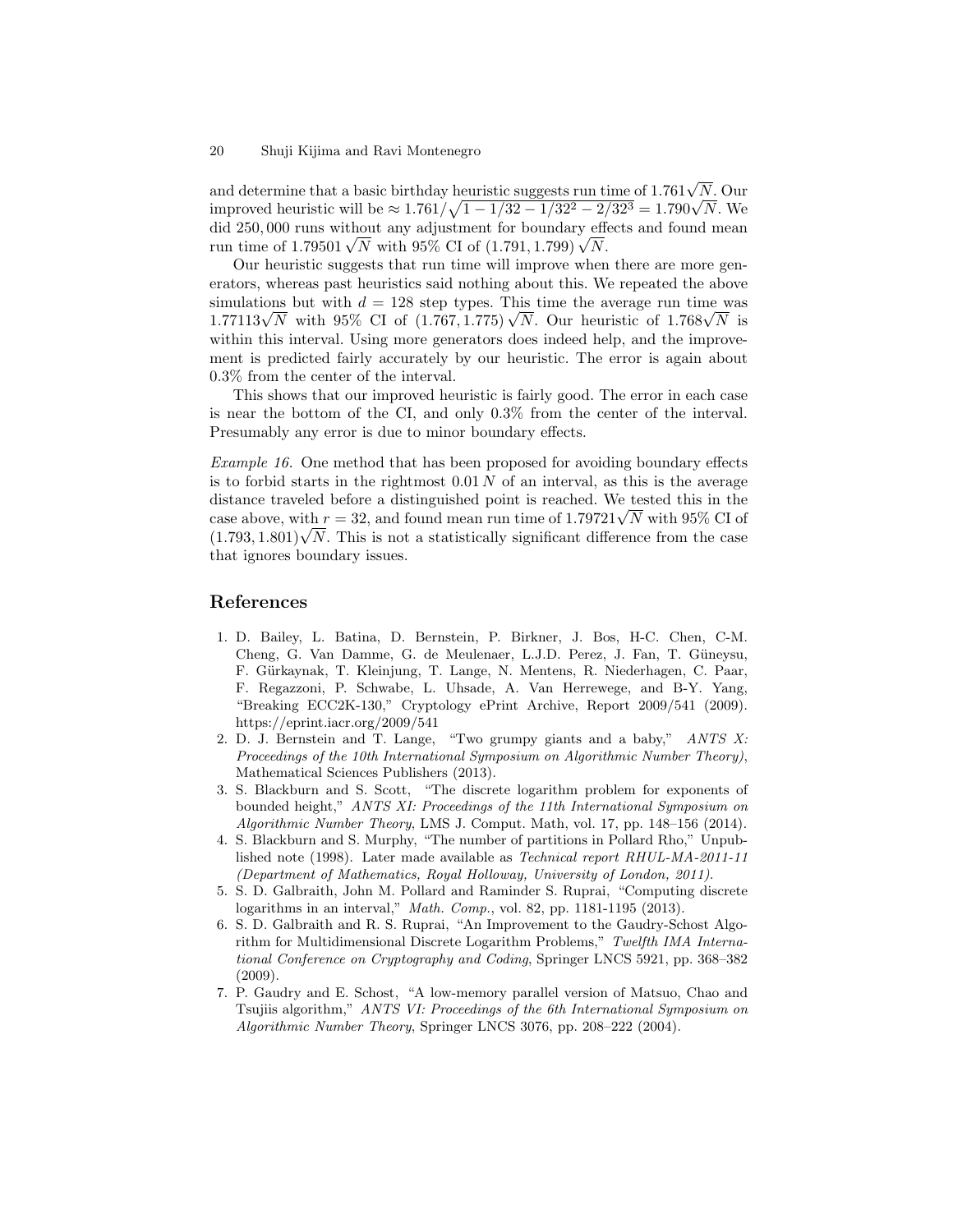- 8. M. Hildebrand On the Chung-Diaconis-Graham random process. Electron. Comm. Probab., vol. 11, pp. 347–356 (2006)
- 9. J-H. Kim, R. Montenegro, and P. Tetali, "Near Optimal Bounds for Collision in Pollard Rho for Discrete Log," IEEE Proc. of the Symposium on Foundations of Computer Science (FOCS 2007), pp. 215–223 (2007).
- 10. J-H. Kim, R. Montenegro, Y. Peres and P. Tetali, "A Birthday Paradox for Markov chains, with an optimal bound for collision in the Pollard Rho Algorithm for Discrete Logarithm," The Annals of Applied Probability, vol. 20(2), pp. 495–521 (2010).
- 11. M. Matsumoto and T. Nishimura, "Mersenne twister: a 623-dimensionally equidistributed uniform pseudo-random number generator," ACM Transactions on Modeling and Computer Simulation, vol. 8(1), pp. 3-30 (1998).
- 12. S. D. Miller and R. Venkatesan, "Spectral analysis of Pollard rho collisions," ANTS VII: Proc. of the 7th International Symposium on Algorithmic Number Theory, Spring LNCS 4076, pp. 573–581. (2006)
- 13. R. Montenegro and P. Tetali, "How long does it take to catch a wild kangaroo?" Proc. of 41st ACM Symposium on Theory of Computing (STOC 2009), pp. 553–559 (2009). Citations refer to an improved version at http://arxiv.org/pdf/0812.0789v2.pdf
- 14. K. Nishimura and M. Shibuya, "Probability to meet in the middle," Journal of  $Cryptology, vol. 2(1), pp. 13–22 (1990).$
- 15. J. Pollard, "Monte Carlo methods for index computation mod p," Mathematics of Computation, vol. 32(143), pp. 918–924 (1978).
- 16. J. Pollard, "Kangaroos, Monopoly and Discrete Logarithms," Journal of Cryptology, vol. 13(4), pp. 437–447 (2000).
- 17. V. Shoup, "Lower bounds for discrete logarithms and related problems," Proc. Advances in Cryptology (EUROCRYPT '97), Springer LNCS 1233, pp. 256–266 (1997).
- 18. E. Teske, "Speeding Up Pollard's Rho Method for Computing Discrete Logarithms," ANTS-III: Proc. of the 3rd International Symposium on Algorithmic Number Theory, Springer LNCS 1423, pp. 541–554 (1998).
- 19. P.C. van Oorschot and M.J. Wiener, Parallel collision search with cryptanalytic applications. Journal of Cryptology, vol. 12(1), pp. 1–28 (1999).

### 8 Appendix

When looking at the Rho algorithm we required a generalization of the birthday problem. We prove that here.

Consider a family of events  $E_1 \subseteq E_2 \subseteq \cdots$  such that  $P(E_k \mid \neg E_{k-1}) \leq \frac{k-1}{A}$ , and a second family  $F_1 \subseteq F_2 \subseteq \cdots$ . We will modify the birthday result in order to prove a result about the expected time until some event is true.

$$
\mathbb{E}\min\{t:\,E_t\cup F_t\}=\sum_{t=0}^{\infty}\mathsf{P}\left(\neg(E_t\cup F_t)\right)
$$

In our case,  $E_t$  will be the event that a collision has occurred between segments  $S_1, S_2, \ldots, S_t$ , as was considered earlier in the paper, while  $F_t$  will be the event that a collision occurred elsewhere: within one of the segments  $S_1, S_2, \ldots, S_t$  or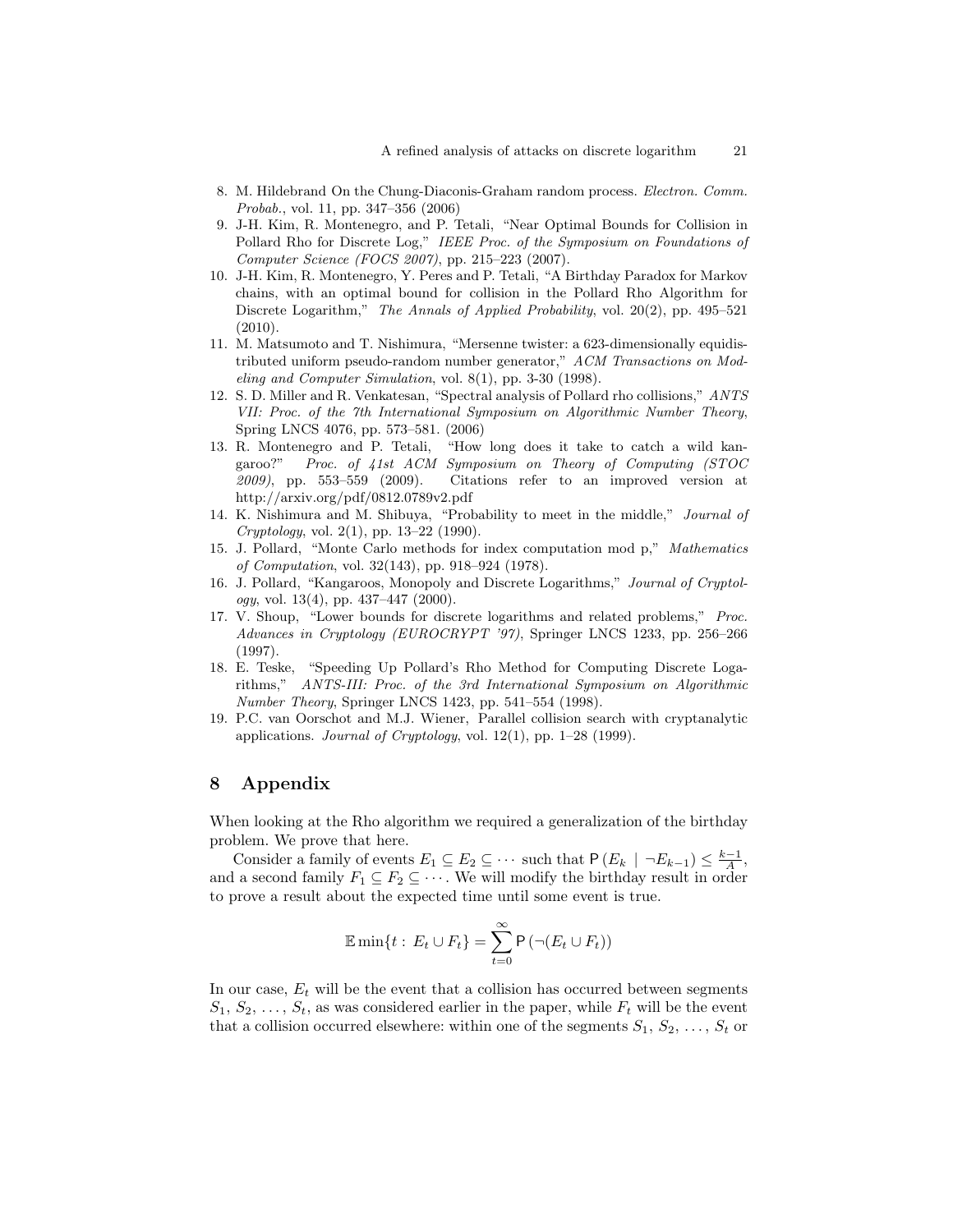involving one of the randomization segments  $R_1, R_2, \ldots, R_t$ . The collision time will be  $(L + T)\mathbb{E} \min\{t : E_t \cup F_t\}.$ 

First consider collisions between segments.

$$
P(\neg E_t) = P(\neg E_1) \prod_{k=2}^{t} P(\neg E_k \mid \neg E_{k-1})
$$
  
\n
$$
\geq 1 \prod_{k=2}^{t} (1 - \frac{k-1}{A})
$$

This is exactly the probability that occurs in the birthday problem when there are A days in the year, and so

$$
\mathbb{E}\min\{t : E_t\} = \sum_{t=0}^{\infty} P(-E_t) \ge (1 + O(1/A)) \sqrt{\frac{\pi}{2} A}
$$
 (5)

It follows that for any value of  $\cal T$ 

$$
\mathbb{E} \min\{t : E_t \cup F_t\} = \sum_{t=0}^{\infty} \mathsf{P}\left(\neg(E_t \cup F_t)\right)
$$
  
\n
$$
\geq \sum_{t=0}^{T-1} \mathsf{P}\left(\neg E_t\right) - \sum_{t=0}^{T-1} \mathsf{P}\left(F_t\right)
$$
  
\n
$$
\geq (1 + O(1/A)) \sqrt{\frac{\pi}{2} A} - \sum_{t=T}^{\infty} \frac{1}{k} \prod_{k=2}^{t} (1 - \frac{k-1}{A}) - \sum_{t=0}^{T-1} \mathsf{P}\left(F_t\right)
$$

The tail probability in the first sum can be estimated as

$$
\sum_{t=T}^{\infty} 1 \prod_{k=2}^{t} (1 - \frac{k-1}{A}) \le \sum_{t=T}^{\infty} \exp\left(-\sum_{k=2}^{t} \frac{k-1}{A}\right)
$$
  
= 
$$
\sum_{t=T}^{\infty} \exp(-t(t-1)/2A)
$$
  

$$
\le \sum_{t=T}^{\infty} \int_{t-2}^{t-1} e^{-x^2/2A} dx
$$
  
= 
$$
\int_{T-2}^{\infty} e^{-x^2/2A} dx
$$
  

$$
\le \int_{(T-2)/\sqrt{A}}^{\infty} \frac{u}{(T-2)/\sqrt{A}} e^{-u^2/2} (\sqrt{A} du)
$$
  
= 
$$
\frac{A}{T-2} e^{-(T-2)^2/2A}
$$